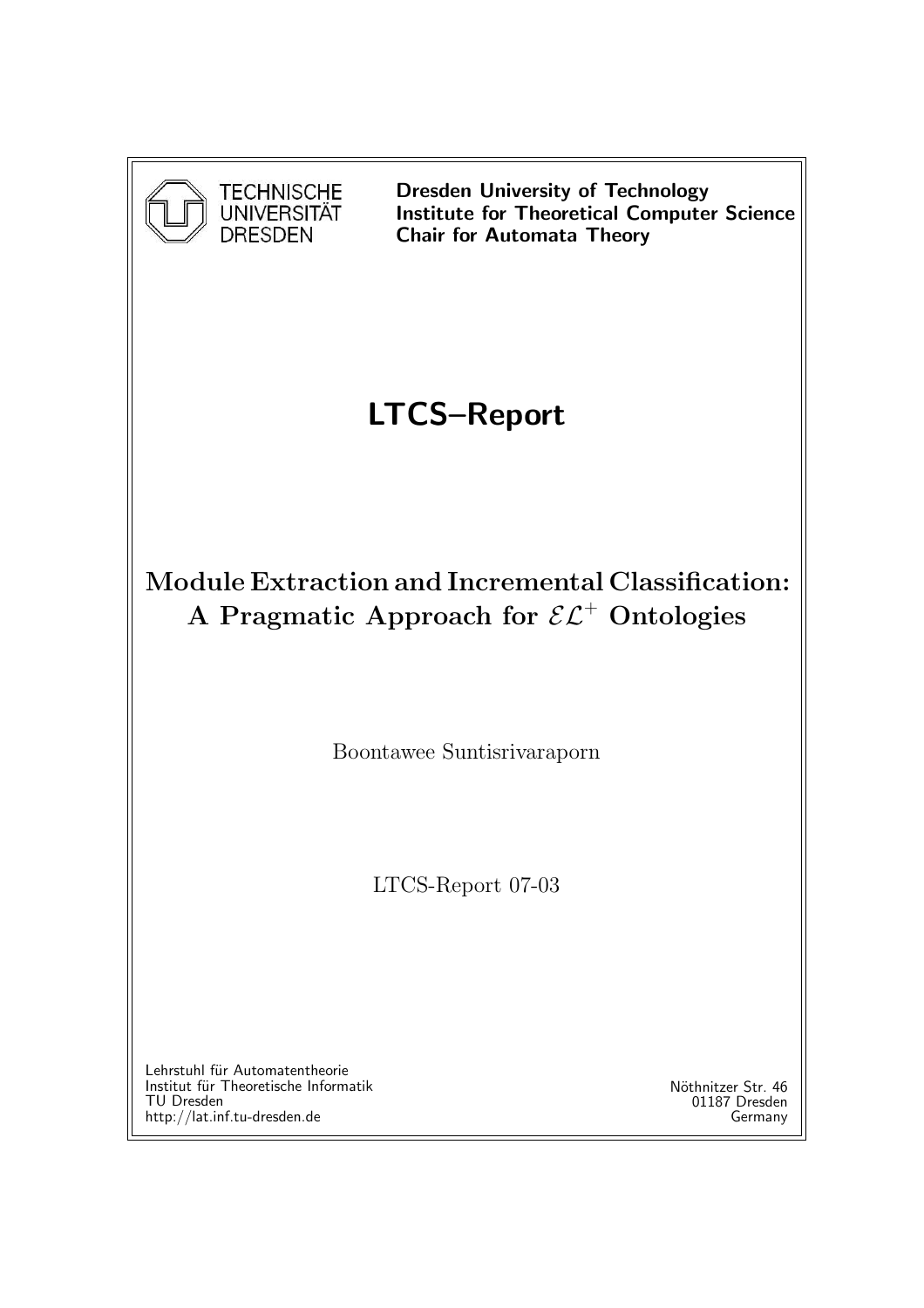# Module Extraction and Incremental Classification: A Pragmatic Approach for  $\mathcal{EL}^+$  Ontologies

Boontawee Suntisrivaraporn

Theoretical Computer Science, TU Dresden, Germany meng@tcs.inf.tu-dresden.de

14 December 2007

#### Abstract

The description logic  $\mathcal{EL}^+$  has recently proved practically useful in the life science domain with presence of several large-scale biomedical ontologies such as SNOMED CT. To deal with ontologies of this scale, standard reasoning of classification is essential but not sufficient. The ability to extract relevant fragments from a large ontology and to incrementally classify it has become more crucial to support ontology design, maintenance and reuse. In this paper, we propose a pragmatic approach to module extraction and incremental classification for  $\mathcal{EL}^+$  ontologies and report on empirical evaluations of our algorithms which have been implemented as an extension of the CEL reasoner.

## **Contents**

| 1 Introduction                            | $\mathcal{D}$          |
|-------------------------------------------|------------------------|
| 2 Preliminaries                           | 3                      |
| 3 Modules Based on Connected Reachability | $\boldsymbol{\Lambda}$ |
| 4 Goal-Directed Subsumption Algorithm     | 10                     |
| 5 Duo-Ontology Classification             | 13                     |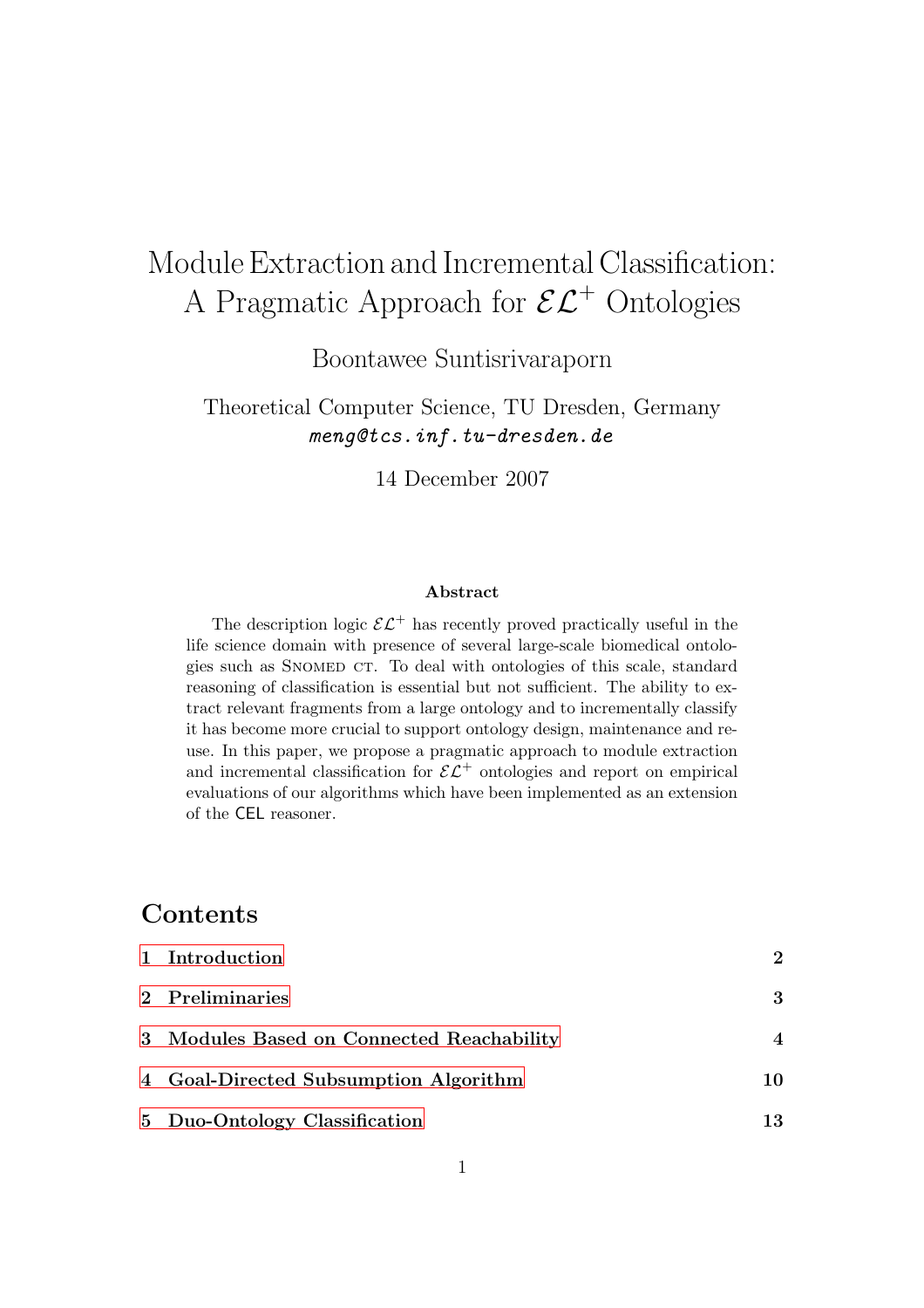|  | 6 Experiments and Empirical Results |  |  |  |  |
|--|-------------------------------------|--|--|--|--|
|--|-------------------------------------|--|--|--|--|

<span id="page-2-0"></span>8 [Conclusion](#page-19-0) 19

#### 1 Introduction

In the past few years, the  $\mathcal{EL}$  family of description logics (DLs) has received an increasing interest and been intensively studied (see, e.g.,  $[2, 3, 4, 9]$  $[2, 3, 4, 9]$  $[2, 3, 4, 9]$  $[2, 3, 4, 9]$  $[2, 3, 4, 9]$  $[2, 3, 4, 9]$  $[2, 3, 4, 9]$ ). The attractiveness of the  $\mathcal{EL}$  family is twofold: on the one hand, it is computationally tractable, i.e. subsumption is decidable in polytime; on the other hand, it is expressive enough to formulate many life science ontologies. Examples include the Gene Ontology, the thesaurus of the US National Cancer Institute (Nci), the Systematized Nomenclature of Medicine, Clinical Terms (SNOMED CT), and large part (more than 95%) of the Galen Medical Knowledge Base (GALEN). We lay emphasis on SNOMED CT which comprises  $\sim 0.5$  million axioms and is now a standardized clinical terminology adopted by health care sectors in several countries [\[1\]](#page-19-3).

Being a standard ontology, SNOMED has been designed to comprehensively cover a whole range of concepts in the medical and clinical domains. For this reason, it is often the case that only a small part is actually needed in a specific application. The ability to automate extraction of meaningful sub-ontologies that cover all relevant information is becoming important to support re-use of typically comprehensive standardized ontologies. Several techniques for syntactic module extraction have been proposed [\[10,](#page-20-2) [12,](#page-20-3) [7\]](#page-20-4), since semantic extraction is highly complex [\[7\]](#page-20-4). Though (deductive) conservative extension could be used as a sufficient condition for extracting a module, it is unfortunately too expensive (ExpTime-complete already in  $\mathcal{EL}$  with GCIs [\[9\]](#page-20-1)). In Section [3](#page-4-0) of the present paper, we define a new kind of module, called reachability-based modules, which is motivated by a once-employed optimization technique in the CEL system. Also, we propose an algorithm for extracting modules of this kind and show some interesting properties.

Despite being classifiable by modern DL reasoners, design and maintenance of large-scale ontologies like SNOMED CT requires additional reasoning support. This is due to the fact that an ontology under development evolves continuously, and the developer often has to undergo the long process of full classification after addition of a few new axioms. Though classification of SNOMED requires less than half an hour (see [\[3\]](#page-19-2) or Table [1](#page-16-0) in the present paper), the ontology developer is not likely willing to wait that long for a single change. In the worst case, she may end up not using automated reasoning support which could have helped identify potential modeling errors at an early stage. In Section [4,](#page-10-0) we propose a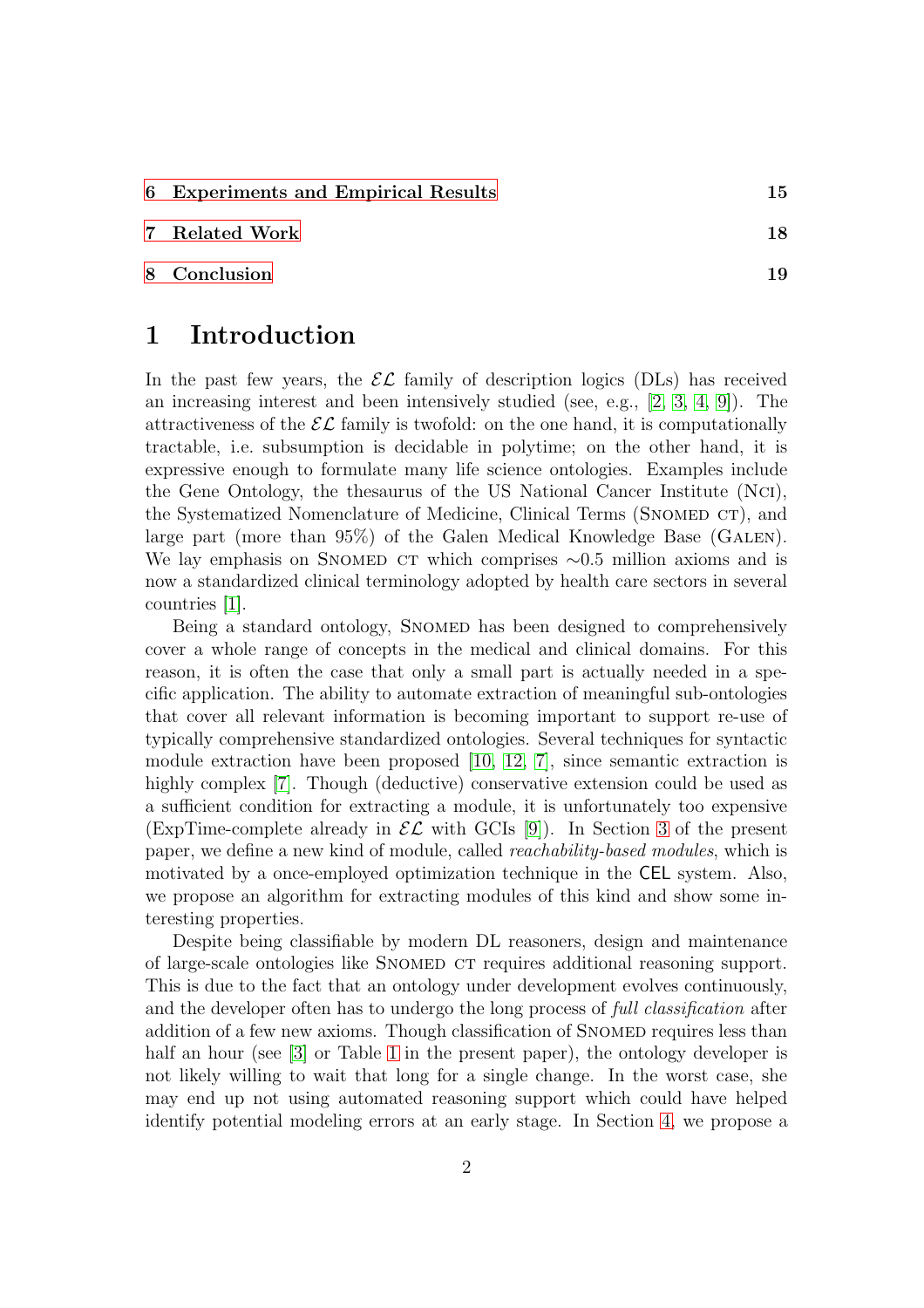goal-directed variant of the  $\mathcal{EL}^+$  classification algorithm developed in [\[4\]](#page-20-0) which can be used for testing subsumption queries prior to full classification. Section [5](#page-13-0) presents an extension of the algorithm in [\[4\]](#page-20-0) to cater for two ontologies: the permanent ontology  $\mathcal{O}_p$  which has been carefully modeled, and axioms of which are not supposed to be modified; and, the temporary ontology  $\mathcal{O}_t$  that contains new axioms currently being authored. The extended algorithm reuses information from the previous classification of  $\mathcal{O}_p$  and thus dispense with the need of the full classification of  $\mathcal{O}_p \cup \mathcal{O}_t$ . We call reasoning in this setting *restricted incremental* classification.

All algorithms proposed in this paper have been implemented in the CEL reasoner [\[3\]](#page-19-2) and various experiments on realistic ontologies have been performed. The experiments and some promising results are discussed in Section [6.](#page-15-0)

### <span id="page-3-0"></span>2 Preliminaries

The present paper focuses on the sub-Boolean DL  $\mathcal{EL}^+$  [\[4\]](#page-20-0), which is the underlying logical formalism of the CEL reasoner [\[3\]](#page-19-2). Similar to other DLs, an  $\mathcal{EL}^+$  signature is the disjoint union  $S = \textsf{CN} \cup \textsf{RN}$  of the sets of concept names and role names.  $\mathcal{EL}^+$ concept descriptions (or complex concepts) can be defined inductively as follows: each concept name  $A \in \mathsf{CN}$  and the top concept  $\top$  are  $\mathcal{EL}^+$  concept descriptions; and, if C, D are  $\mathcal{EL}^+$  concept descriptions and  $r \in \mathsf{RN}$  is a role name, then concept conjunction  $C \sqcap D$  and existential restriction  $\exists r.C$  are  $\mathcal{EL}^+$  concept descriptions. An  $\mathcal{EL}^+$  ontology  $\mathcal O$  is a finite set of general concept inclusion (GCI) axioms  $C \subseteq D$  and role inclusion (RI) axioms  $r_1 \circ \cdots \circ r_n \subseteq s$  with  $C, D \mathcal{EL}^+$  concept descriptions and  $r_i$ , s role names. Concept equivalences and (primitive) concept definitions are expressible using GCIs, whereas RIs can be used to express various role axioms, such as reflexivity ( $\epsilon \subseteq r$ ), transitivity ( $r \circ r \subseteq r$ ), right-identity  $(r \circ s \sqsubseteq r)$ , and role hierarchy  $(r \sqsubseteq s)$  axioms. Figure [1](#page-4-1) illustrates an example in the medical domain. For convenience, we write  $\mathsf{Sig}(\mathcal{O})$  (resp.,  $\mathsf{Sig}(\alpha)$ ,  $\mathsf{Sig}(C)$ ) to denote the signature of the ontology  $\mathcal O$  (resp., the axiom  $\alpha$ , the concept C), i.e. concept and role names occurring in it.

The main inference problem for concepts is *subsumption query*: given an ontology  $\mathcal O$  and two concept descriptions  $C, D$ , check if C is subsumed by (i.e. more specific than) D w.r.t.  $\mathcal{O}$ , written  $C \sqsubseteq_{\mathcal{O}} D$ . From our example ontology, it is not difficult to draw that Pericarditis  $\sqsubseteq_{\mathcal{O}_{\mathsf{ex}}}$  ∃has-state.NeedsTreatment. The identification of subsumption relationships between all pairs of concept names occurring in  $\mathcal O$  is known as *ontology classification*.

The semantics of  $\mathcal{EL}^+$  ontologies, as well as of subsumption, is defined by means of interpretations in the standard way, and we refer the reader to [\[4,](#page-20-0) [2\]](#page-19-1).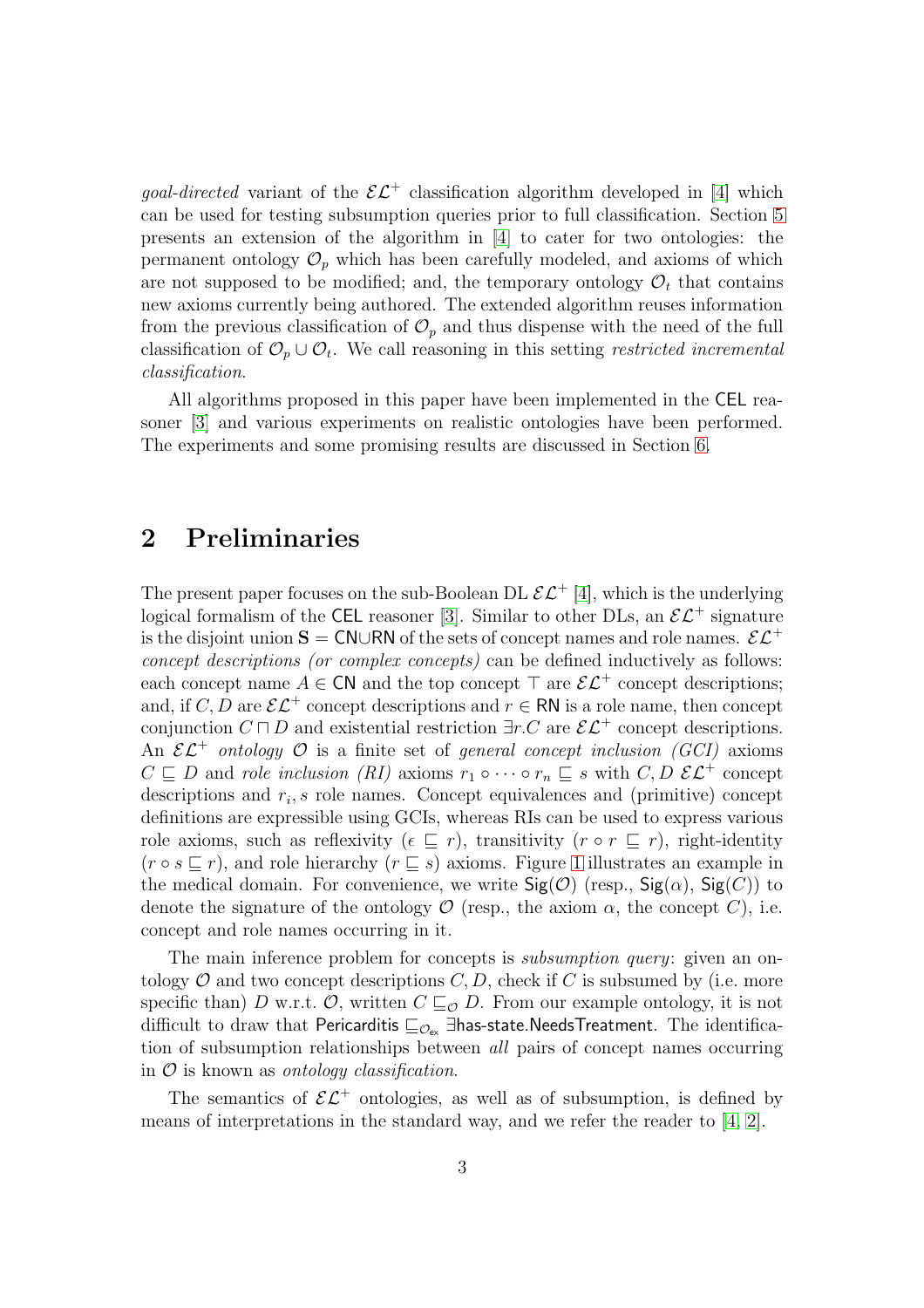| $\alpha_1$            |                                                                         | Pericardium $\quad \sqsubseteq$ Tissue $\sqcap \exists$ contained-in. Heart     |
|-----------------------|-------------------------------------------------------------------------|---------------------------------------------------------------------------------|
| $\alpha_2$            |                                                                         | Endocardium $\quad \sqsubseteq$ Tissue $\sqcap \exists$ part-of. Heart Valve    |
| $\alpha_3$            |                                                                         | Pericarditis $\Box$ Inflammation $\Box$ Thas-location. Pericardium              |
| $\alpha_4$            |                                                                         | Endocarditis $\Box$ Inflammation $\Box$ Thas-location. Endocardium              |
| $\alpha_5$            |                                                                         | Inflammation $\quad \sqsubseteq \quad$ Disease $\sqcap \exists$ acts-on. Tissue |
| $\alpha$ <sub>6</sub> | Disease $\sqcap \exists$ has-location. Heart $\sqsubseteq$ HeartDisease |                                                                                 |
| $\alpha_7$            |                                                                         | HeartDisease $\Box$ $\exists$ has-state.NeedsTreatment                          |
| $\alpha$ <sub>8</sub> | part-of $\circ$ part-of $\sqsubseteq$ part-of                           |                                                                                 |
| $\alpha$ <sup>9</sup> | has-location $\circ$ contained-in $\quad \sqsubseteq$ has-location      |                                                                                 |

<span id="page-4-1"></span>Figure 1: An example  $\mathcal{EL}^+$  ontology  $\mathcal{O}_{ex}$ .

## <span id="page-4-0"></span>3 Modules Based on Connected Reachability

In this section, we introduce a new kind of module based on *connected reachabil*ity, and propose an algorithm for extracting the modules of this kind. We also show that, in the DL  $\mathcal{EL}^+$ , our modules indeed correspond to modules based on syntactic locality first introduced in [\[7\]](#page-20-4). We start by giving the general definition of module:

<span id="page-4-2"></span>Definition 1 (Modules for an axiom and a signature). Let  $\mathcal O$  be an  $\mathcal{EL}^+$ ontology, and  $\mathcal{O}'$  a (possibly empty) set of axioms from  $\mathcal{O}$ . We say that  $\mathcal{O}'$  is a module for an axiom  $\alpha$  in  $\mathcal O$  (for short,  $\alpha$ -module in  $\mathcal O$ ) if:  $\mathcal O' \models \alpha$  iff  $\mathcal O \models \alpha$ .

We say that  $\mathcal{O}'$  is a module for a signature **S** if for every axiom  $\alpha$  with  $\mathsf{Sig}(\alpha) \subseteq$ **S**, we have that  $\mathcal{O}'$  is an  $\alpha$ -module in  $\mathcal{O}$ .

<span id="page-4-3"></span>Intuitively, a module of an ontology  $\mathcal O$  is a subset  $\mathcal O \subseteq \mathcal O$  that preserves an axiom of interest or the axioms over a signature of interest. Observe that this is a very generic definition, in the sense that the whole ontology is itself a module. In the following, we are interested in certain sufficient conditions that not only extract a module according to Definition [1](#page-4-2) but also guarantee relevancy of extracted axioms. Note that if  $\mathcal{O} \models \alpha$ , a justification (minimal axiom set that has the consequence) is a minimal  $\alpha$ -module in  $\mathcal{O}$ . A justification covers one axiom, not the axioms over a signature, thus it is normally expensive to obtain and involve standard inference reasoning, such as subsumption. For this reason, various syntactic approaches to extracting ontology fragments have been proposed in the literature [\[10,](#page-20-2) [12,](#page-20-3) [7\]](#page-20-4). In [\[7\]](#page-20-4), Cuenca Grau et al. introduced a kind of module based on so-called syntactic locality. Here, we recap the notion of syntactic locality modulo the DL  $\mathcal{EL}^+$ .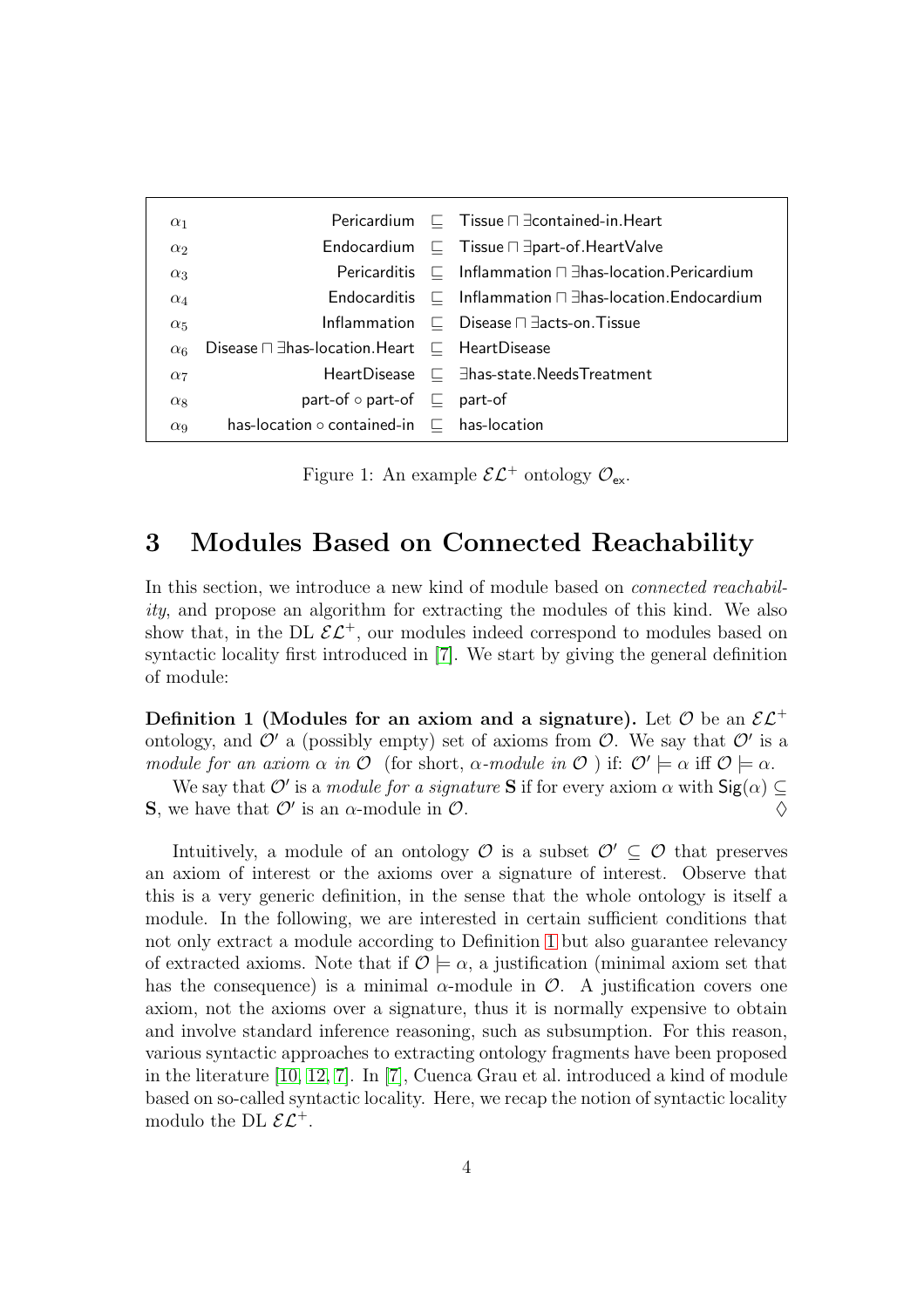Definition 2 (Locality-based modules). Let  $\mathcal O$  be an  $\mathcal E \mathcal L^+$  ontology and S a signature. The following grammar recursively defines the set of concepts  $\mathbf{Con}^\perp(\mathbf{S})$ :

$$
\mathbf{Con}^{\perp}(\mathbf{S}) ::= A^{\perp} \mid (C^{\perp} \sqcap C) \mid (C \sqcap C^{\perp}) \mid (\exists r.C^{\perp}) \mid (\exists r^{\perp}.C)
$$

with r is a role name, C a concept description,  $A^{\perp}, r^{\perp} \notin S$ , and  $C^{\perp} \in \mathbf{Con}^{\perp}(S)$ .

An  $\mathcal{EL}^+$  axiom  $\alpha$  is *syntactically local* w.r.t. S if it is one of the following forms: (1)  $R^{\perp} \sqsubseteq s$  where s is a role name and  $R^{\perp}$  is a role name  $r^{\perp} \notin S$  or a role composition  $r_1 \circ \cdots \circ r_n$  with  $r_i \notin S$  for some  $i \leq n$ , or  $(2)$   $C^{\perp} \sqsubseteq C$  where  $C^{\perp} \in \mathbf{Con}^{\perp}(\mathbf{S})$  and C is a concept description. We write  $\mathsf{local}(\mathbf{S})$  to denote the collection of all  $\mathcal{EL}^+$  axioms that are syntactically local w.r.t. **S**.

If  $\mathcal O$  can be partitioned into  $\mathcal O'$  and  $\mathcal O''$  s.t. every axiom in  $\mathcal O''$  is syntactically local w.r.t.  $\mathbf{S} \cup \mathsf{Sig}(\mathcal{O}')$ , then  $\mathcal{O}'$  is a locality-based module for  $\mathbf{S}$  in  $\mathcal{O}$ .

 $\Diamond$ 

Now we consider the optimization techniques of "reachability" that are used to heuristically determine obvious subsumption and non-subsumption relationships. The reachability heuristic for non-subsumptions can easily be exploited in module extraction for  $\mathcal{EL}^+$  ontologies. To obtain a more satisfactory module size, however, we introduce a more appropriate (stronger) reachability notion and develop an algorithm for extracting modules based on this notion.

Definition 3 (Strong/weak reachability). Let  $\mathcal O$  be an  $\mathcal E \mathcal L^+$  ontology, A, B concept names in  $\mathcal O$ . The strong (weak) reachability graph  $\mathcal G_s(\mathcal O)$  ( $\mathcal G_w(\mathcal O)$ ) for  $\mathcal O$ is a tuple  $(V_s, E_s)$   $((V_w, E_w))$  with  $V_s = \text{CN}(\mathcal{O})$   $(V_w = \text{CN}(\mathcal{O}))$  and  $E_s$   $(E_w)$  the smallest set containing an edge  $(A, B)$  if  $A \sqsubseteq D \in \mathcal{O}$  s.t. B is a conjunct in D (if  $C \sqsubseteq D \in \mathcal{O}$  s.t. A occurs in C and B occurs in D).

We say that B is *strongly reachable* (weakly reachable) from A in  $\mathcal O$  if there is a path from A to B in  $\mathcal{G}_s(\mathcal{O})$   $(\mathcal{G}_w(\mathcal{O}))$ .

Observe that B is strongly reachable from A in  $\mathcal O$  implies  $A \sqsubseteq_{\mathcal O} B$ , while  $A \sqsubseteq_{\mathcal{O}} B$  implies that B is weakly reachable from A in  $\mathcal{O}$ .

The weak reachability graph  $\mathcal{G}_w(\mathcal{O})$  for  $\mathcal{O}$  can be extended in a straightforward way to cover all the symbols in  $\mathcal{O}$ , i.e. also role names. Precisely, we define the extension as  $\mathcal{G}'_w(\mathcal{O}) := (\mathsf{Sig}(\mathcal{O}), E'_w)$  with  $(x, y) \in E'_w$  iff there is an axiom  $\alpha_L \sqsubseteq$  $\alpha_R \in \mathcal{O}$  s.t.  $x \in \mathsf{Sig}(\alpha_L)$  and  $y \in \mathsf{Sig}(\alpha_R)$ . A module for  $\mathbf{S} = \{A\}$  in an ontology  $\mathcal O$ based on extended weak reachability can be extracted as follows: construct  $\mathcal{G}_{w}'(\mathcal{O}),$ extract all the paths from A in  $\mathcal{G}_{w}(\mathcal{O})$ , and finally, accumulate axioms responsible for the edges in those paths. However, this kind of module is relatively large, and many axioms are often irrelevant. For example, any GCIs with Disease appearing on the left-hand side, such as Disease  $\Box$  ∃has-location. Brain  $\Box$  BrainDisease, would be extracted as part of the module for  $S = \{Pericarditis\}$ . This axiom is irrelevant since Pericarditis does not refer to Brain and thus BrainDisease. Such a module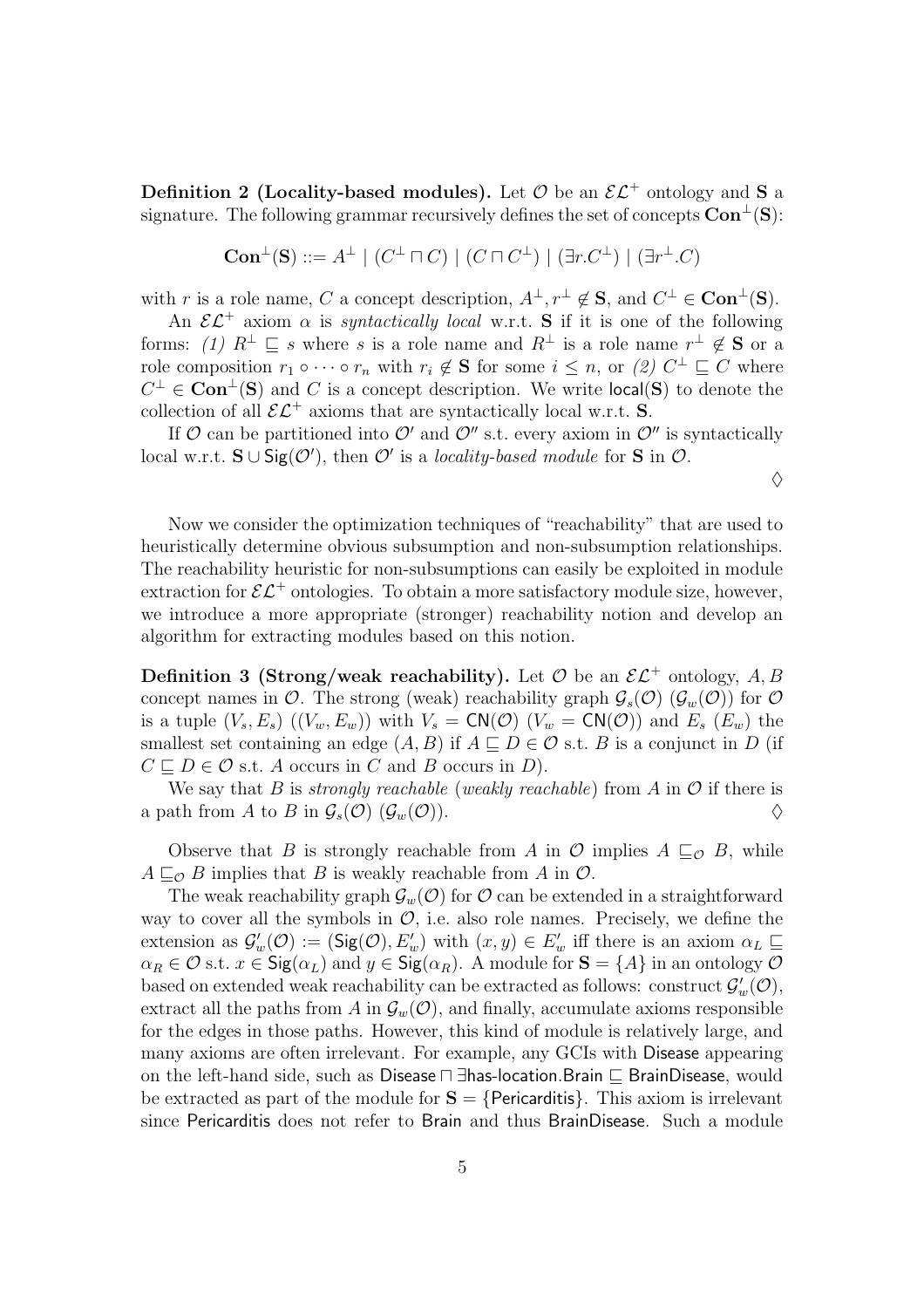would end up comprising definitions of all disease concepts. To rule out this kind of axioms, we make the notion of reachability graph stronger as follows: All symbols appearing on the left-hand side (e.g., Disease, has-location and Brain) are viewed as a connected node in the graph, which has an edge to each symbol (e.g., BrainDisease) on the right-hand side of the axiom. The connected node is reachable from x iff all symbols participating in it are reachable from x. In our example, since both has-location and Brain are not reachable from Pericarditis, neither is BrainDisease. Therefore, the axiom is not extracted as part of the refined module.

Definition 4 (Connected reachability and modules). Let  $\mathcal O$  be an  $\mathcal{EL}^+$ ontology,  $S \subseteq \text{Sig}(\mathcal{O})$  a signature, and  $x, y \in \text{Sig}(\mathcal{O})$  concept or role names. We say that x is connectedly reachable from  $S$  w.r.t.  $O$  (for short, reachable from  $S$ or S-reachable) iff  $x \in S$  or there is an axiom (either GCI or RI)  $\alpha_L \sqsubseteq \alpha_R \in \mathcal{O}$ s.t.  $x \in \mathsf{Sig}(\alpha_R)$  and, for all  $y \in \mathsf{Sig}(\alpha_L)$ , y is reachable from **S**.

We say that an axiom  $\beta_L \subseteq \beta_R$  is *connected reachable* from **S** w.r.t.  $\mathcal{O}$  (for short, S-reachable) if, for all  $x \in \text{Sig}(\beta_L)$ , x is S-reachable. The reachability-based module for **S** in  $\mathcal{O}$ , denoted by  $\mathcal{O}_{\mathbf{S}}^{\text{reach}}$ , is the smallest set of all **S**-reachable axioms, i.e.  $\mathcal{O}_\mathbf{S}^{\text{reach}} = \{ \alpha \in \mathcal{O} | \alpha \text{ is } \mathbf{S}\text{-reachable w.r.t. } \mathcal{O} \}.$ 

Intuitively, x is reachable from y w.r.t.  $\mathcal O$  means that y syntactically refers to x, either directly or indirectly via axioms in  $\mathcal{O}$ . If x, y are concept names, then the reachability suggests a potential subsumption relationship  $y \subseteq_{\mathcal{O}} x$ . Note, in particular, that axioms of the forms  $\top \sqsubseteq D$  and  $\epsilon \sqsubseteq r$  in  $\mathcal O$  are reachable from any symbol in  $\text{Sig}(\mathcal{O})$  because  $\text{Sig}(\tau) = \text{Sig}(\epsilon) = \emptyset$ , and therefore occur in every module. In our example,  $\mathcal{O}_{\{Pericarditis\}}^{reach}$  contains axioms  $\alpha_1, \alpha_3, \alpha_5-\alpha_7$  and  $\alpha_9$ . We now show some properties of connected reachability and reachability-based modules that are essential for establishing the subsequent lemmas:

<span id="page-6-0"></span>Proposition 5 (Properties of reachability and  $\mathcal{O}^{\mathsf{reach}}_\mathbf{S}$ ). Let  $\mathcal O$  be an  $\mathcal{EL}^+$  ontology,  $S, S_1, S_2 \subseteq$  Sig(O) signatures, x, y, z symbols in Sig(O), and A, B concept names in  $CN(\mathcal{O})$ . Then, the following properties hold:

- 1. If  $\mathbf{S}_1 \subseteq \mathbf{S}_2$ , then  $\mathcal{O}_{\mathbf{S}_1}^{\text{reach}} \subseteq \mathcal{O}_{\mathbf{S}_2}^{\text{reach}}$ .
- 2. If x is y-reachable and y is z-reachable, then x is z-reachable.
- 3. If x is reachable from y w.r.t.  $\mathcal{O}$ , then  $\mathcal{O}_{\{x\}}^{\text{reach}} \subseteq \mathcal{O}_{\{y\}}^{\text{reach}}$
- 4.  $x \in S \cup \text{Sig}(\mathcal{O}_S^{\text{reach}})$  if, and only if, x is reachable from S w.r.t.  $\mathcal{O}$ .
- 5. If B is not connected reachable from A, then  $A \not\sqsubseteq_{\mathcal{O}} B$ .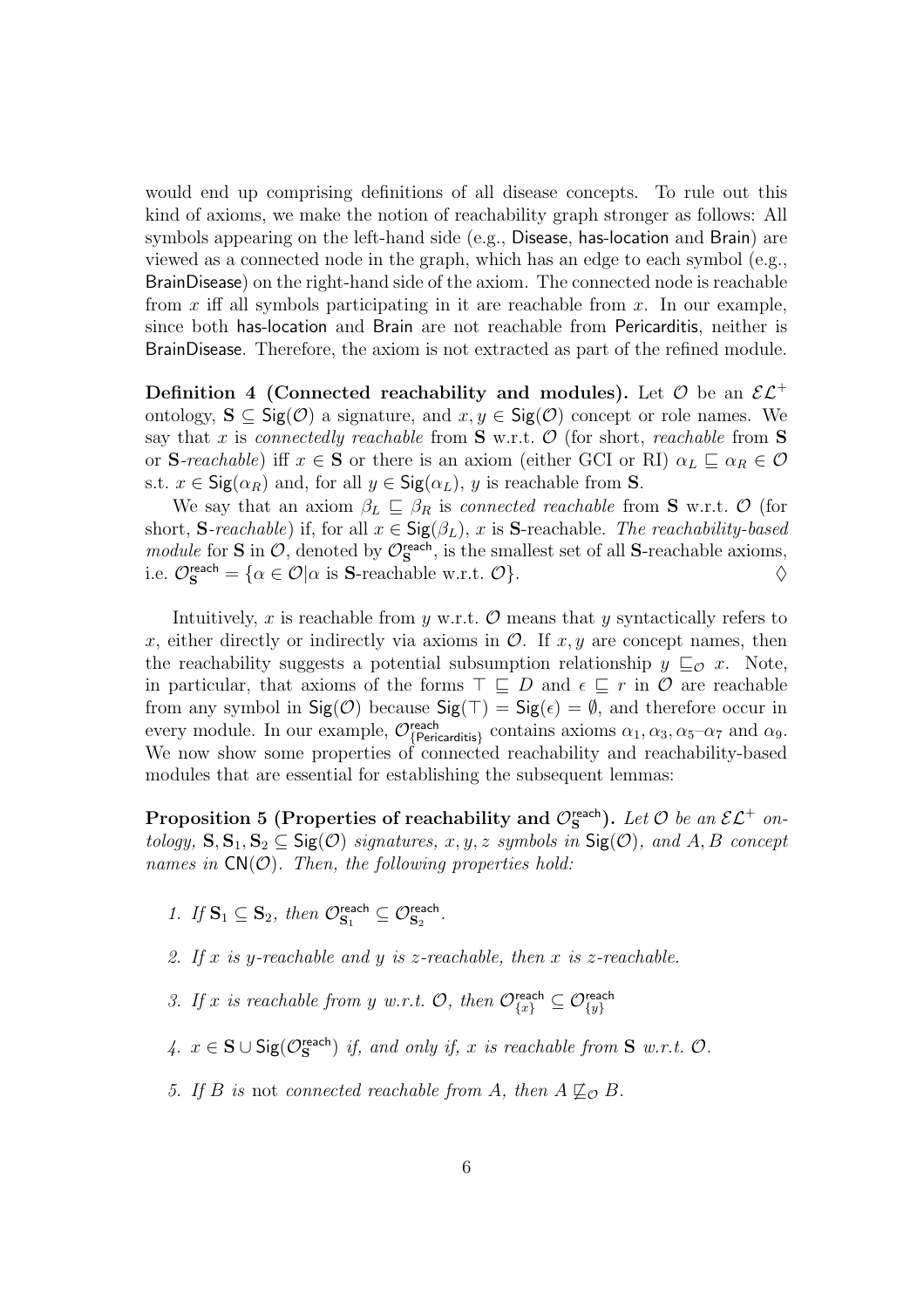#### Proof.

To show Point 1, it is enough to show, for each axiom  $\alpha = (\alpha_L \sqsubseteq \alpha_R) \in \mathcal{O}$ , that  $\alpha \in \mathcal{O}_{\mathbf{S}_1}^{\text{reach}}$  implies  $\alpha \in \mathcal{O}_{\mathbf{S}_2}^{\text{reach}}$ . By definition, it follows from  $\alpha \in \mathcal{O}_{\mathbf{S}_1}^{\text{reach}}$  that x is  $S_1$ -reachable for all  $x \in \text{Sig}(\alpha_L)$ . Since  $S_1 \subseteq S_2$ , x is also  $S_2$ -reachable. Again, by definition, we have  $\alpha \in \mathcal{O}_{\mathbf{S}_2}^{\mathsf{reach}}$ .

We can prove Point 2 by induction on the connected reachability of  $y$  to  $x$ . Induction Start:  $y = x$ . Then, x is z-reachable. Induction Step: there exists an axiom  $\alpha_L \subseteq \alpha_R \in \mathcal{O}$  such that  $x \in \mathsf{Sig}(\alpha_R)$  and, for all  $x' \in \mathsf{Sig}(\alpha_L)$ ,  $x'$  is yreachable. By I.H.,  $x'$  is z-reachable, implying by definition that  $x$  is z-reachable.

Point 2 can now be used to prove Point 3. It suffices to show that  $\alpha \in \mathcal{O}_{\{x\}}^{\text{reach}}$ implies  $\alpha \in \mathcal{O}_{\{y\}}^{\text{reach}}$ , for each  $\alpha = (\alpha_L \sqsubseteq \alpha_R) \in \mathcal{O}$ . By definition,  $\alpha \in \mathcal{O}_{\{x\}}^{\text{reach}}$  implies that, for all  $z \in \text{Sig}(\alpha_L)$ , z is x-reachable. Since x is y-reachable, Point 3 implies that z is y-reachable. This means that  $\alpha$  is y-reachable, thus  $\alpha \in \mathcal{O}_{\{y\}}^{\text{reach}}$ .

"Only if" direction of Point 4: Trivial if  $x \in S$ . If  $x \in \mathsf{Sig}(\mathcal{O}_S^{\text{reach}})$ , then there is an  $\alpha = (\alpha_L \sqsubseteq \alpha_R) \in \mathcal{O}_S^{\text{reach}}$  s.t.  $x \in \text{Sig}(\alpha)$ . Since such an  $\alpha$  is S-reachable, all  $x' \in \mathsf{Sig}(\alpha_L)$  must be S-reachable. By definition, every  $x' \in \mathsf{Sig}(\alpha_R)$  is also reachable. "If" direction: Assume that x is S-reachable. By definition, if x is **S**-reachable, then  $x \in \mathbf{S}$ , or there is an  $\alpha = (\alpha_L \sqsubseteq \alpha_R) \in \mathcal{O}$  s.t.  $x \in \mathsf{Sig}(\alpha_R)$  and, for all  $y \in \mathsf{Sig}(\alpha_L)$ , y is reachable from **S**. It is trivial that  $x \in \mathbf{S} \cup \mathsf{Sig}(\mathcal{O}_{\mathbf{S}}^{\text{reach}})$ in the first case. In the latter case, we have that  $\alpha$  is S-reachable, implying by definition that  $\alpha \in \mathcal{O}_{\mathbf{S}}^{\text{reach}}$ . Thus,  $x \in \mathsf{Sig}(\alpha) \subseteq \mathbf{S} \cup \mathsf{Sig}(\mathcal{O}_{\mathbf{S}}^{\text{reach}})$ .

To prove Point 5, we assume that  $B$  is not connectedly reachable from  $A$ . Define an interpretation  $\mathcal{I} = (\Delta^{\mathcal{I}}, \cdot^{\mathcal{I}})$  by setting  $\Delta^{\mathcal{I}} := \{a\}, A'^{\mathcal{I}} := \{a\}$  for all A-reachable concept names  $A', r^{\mathcal{I}} := \{(a, a)\}\$ for all A-reachable role names r, and  $x^{\mathcal{I}} := \emptyset$  for all concept and role names x unreachable from A. It is easy to see that  $A^{\mathcal{I}} \nsubseteq B^{\mathcal{I}}$  with a the witness. It remains to show that  $\mathcal{I}$  is a model of  $\mathcal{O}$ . With A-reachability, the ontology  $\mathcal O$  can be partitioned into  $\mathcal O' \cup \mathcal O''$  with  $\mathcal O' :=$  $\{\alpha \in \mathcal{O} \mid \alpha \text{ is } A\text{-reachable}\},\$  and  $\mathcal{O}'' := \mathcal{O}\backslash \mathcal{O}'$ . For each  $\alpha = (\alpha_L \sqsubseteq \alpha_R) \in \mathcal{O}',$ we have that all symbols in  $\mathsf{Sig}(\alpha)$  are reachable from A and thus are interpreted as  $\{a\}$  and  $\{(a, a)\}\$ , respectively. It follows that  $\alpha_L^{\mathcal{I}} = \alpha_R^{\mathcal{I}} = \{a\}$  if  $\alpha$  is a GCI, and  $\alpha_L^{\mathcal{I}} = \alpha_R^{\mathcal{I}} = \{(a, a)\}\$  otherwise. In both cases, we have that  $\mathcal{I} \models \alpha$ . For each  $\beta = (\beta_L \sqsubseteq \beta_R) \in \mathcal{O}$ ", there is a symbol  $x \in \mathsf{Sig}(\beta_L)$  unreachable from A. By construction of *I*, we have  $x^{\mathcal{I}} = \emptyset$ , implying  $\beta_L^{\mathcal{I}} = \emptyset$ . Thus,  $\mathcal{I} \models \beta$  as required. ❏

The converse of Point 5 is not true in general, for instance, Pericarditis involves Tissue, but the corresponding subsumption does not follow from the ontology. This suggests that we could use connected reachability as a heuristic for answering negative subsumption, in a similar but finer way as in weak reachability.

We outline our algorithm for extracting the reachability-based module given a signature S and an ontology  $\mathcal O$  in Algorithm [1.](#page-8-0) Similar to the technique developed in [\[4\]](#page-20-0), we view the input ontology  $\mathcal O$  as a mapping active-axioms :  $\text{Sig}(\mathcal O) \to \mathcal O$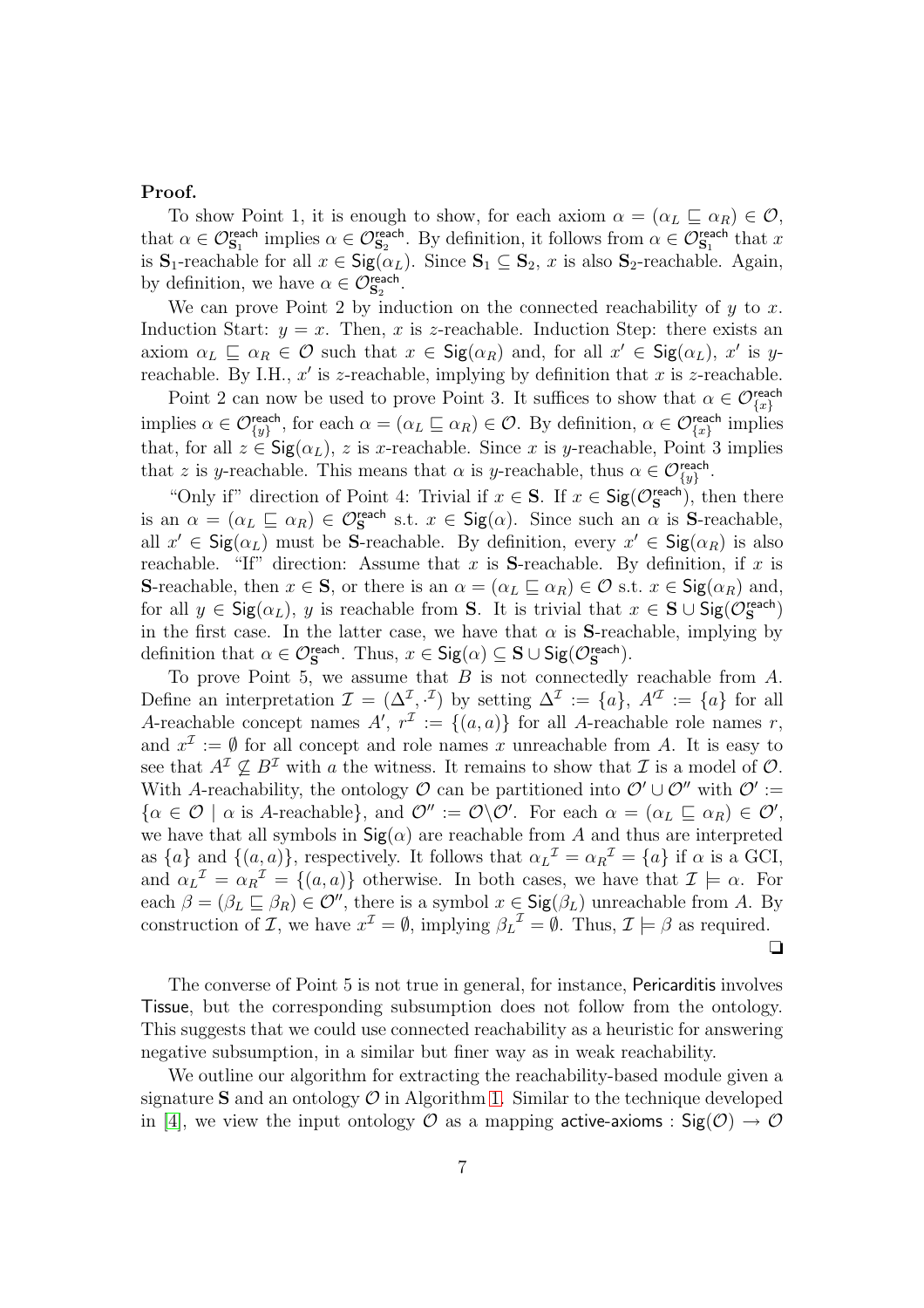<span id="page-8-0"></span>Algorithm 1 extract-module

Input:  $\mathcal{O}$ :  $\mathcal{EL}^+$  ontology; S: signature **Output:**  $\mathcal{O}_S$ : reachability-based module for **S** in  $\mathcal{O}$ 1:  $\mathcal{O}_\mathbf{S} \leftarrow \emptyset$ 2: queue  $\leftarrow$  active-axioms(S) 3: while not empty(queue) do 4:  $(\alpha_L \square \alpha_R) \leftarrow \text{fetch}(\text{queue})$ 5: if  $\text{Sig}(\alpha_L) \subseteq \mathbf{S} \cup \text{Sig}(\mathcal{O}_\mathbf{S})$  then 6:  $\mathcal{O}_\mathbf{S} \leftarrow \mathcal{O}_\mathbf{S} \cup \{\alpha_L \sqsubseteq \alpha_R\}$ 7: queue ← queue ∪ (active-axioms( $\text{Sig}(\alpha_R)$ ) \  $\mathcal{O}_\mathbf{S}$ ) 8: return  $\mathcal{O}_\mathbf{S}$ 

with active-axioms(x) comprising all and only axioms  $\alpha_L \subseteq \alpha_R \in \mathcal{O}$  such that x occurs in  $\alpha_L$ . The main differences, compared to  $\widehat{\mathcal{O}}$  mapping in Section [4](#page-10-0) are that active-axioms does not assume the input ontology to be in normal form, and that it is defined for both concept and role names. The intuition is that every axiom  $\alpha \in \text{active-axioms}(x)$  is "active" for x, in the sense that y could be connectedly reachable via  $\alpha$  from x for some  $y \in \text{Sig}(\mathcal{O})$ . For convenience, we define active-axioms(S) :=  $\bigcup_{x\in S}$  active-axioms(x) for a signature  $S \subseteq \text{Sig}(\mathcal{O})$ .

It is easy to see that each axiom Algorithm [1](#page-8-0) extracts to  $\mathcal{O}_S$  is S-reachable. The fact that all S-reachable axioms are extracted to  $\mathcal{O}_S$  can be proved by induction on connected reachability.

Proposition 6 (Algorithm [1](#page-8-0) produces  $\mathcal{O}_\mathbf{S}^{\mathsf{reach}}$ ). Let  $\mathcal O$  be an  $\mathcal{EL}^+$  ontology and  $S \subseteq \text{Sig}(\mathcal{O})$  a signature. Then, Algorithm [1](#page-8-0) returns the reachability-based module for  $S$  in  $O$ .

In fact, connected reachability can be reduced to propositional Horn clause implication. The idea is to translate each  $\mathcal{EL}^+$  axiom  $\alpha_L \subseteq \alpha_R$  into the Horn clause  $l_1 \wedge \cdots \wedge l_m \rightarrow r_1 \wedge \cdots \wedge r_n$  where  $l_i \in \mathsf{Sig}(\alpha_L)$  and  $r_i \in \mathsf{Sig}(\alpha_R)$ . Given a signature S and a symbol x, x is S-reachable iff x is implied by  $\bigwedge_{y\in S} y$  w.r.t. the Horn clauses. The Dowling-Gallier algorithm [\[5\]](#page-20-5) can check this in linear time.

<span id="page-8-1"></span>**Lemma 7** ( $\mathcal{O}_A^{\text{reach}}$  preserves  $A \sqsubseteq_{\mathcal{O}} B$ ). Let  $\mathcal{O}$  be an  $\mathcal{EL}^+$  ontology,  $A \in \text{CN}(\mathcal{O})$ , and  $\mathcal{O}_A^{\text{reach}}$  the reachability-based module for  $S = \{A\}$  in  $\mathcal{O}$ . Then, for any  $\alpha = A \sqsubseteq B$  with  $B \in \mathsf{CN}(\mathcal{O}), \mathcal{O} \models \alpha$  iff  $\mathcal{O}_A^{\mathsf{reach}} \models \alpha$ .

**Proof.** "If" direction immediately follows from monotonicity of  $\mathcal{EL}^+$ . For "only if", we show that if  $\mathcal{O}_A^{\text{reach}} \not\models \alpha$ , then  $\mathcal{O} \not\models \alpha$ . Assume that  $\mathcal{O}_A^{\text{reach}} \not\models \alpha = (A \sqsubseteq A)$ B) and that B is connectedly reachable from A in  $\mathcal{O}$ , for otherwise, Point 5 of Proposition [5](#page-6-0) implies that  $\mathcal{O} \not\models \alpha$ , and we are done. Since  $\mathcal{O}_A^{\text{reach}} \not\models \alpha$ , there is a model  $\mathcal{I}_A$  of  $\mathcal{O}_A^{\text{reach}}$  such that  $A^{\mathcal{I}_A} \not\subseteq B^{\mathcal{I}_A}$ . Extend  $\mathcal{I}_A$  to  $\mathcal{I}$  by setting  $x^I := \emptyset$  for all  $x \in \mathsf{Sig}(\mathcal{O}) \setminus \mathsf{Sig}(\mathcal{O}_A^{\mathsf{reach}})$ . Since  $\mathcal I$  is an extension of  $\mathcal I_A$  and  $A, B \in \mathsf{Sig}(\mathcal{O}_A^{\mathsf{reach}})$ ,  $\mathcal I$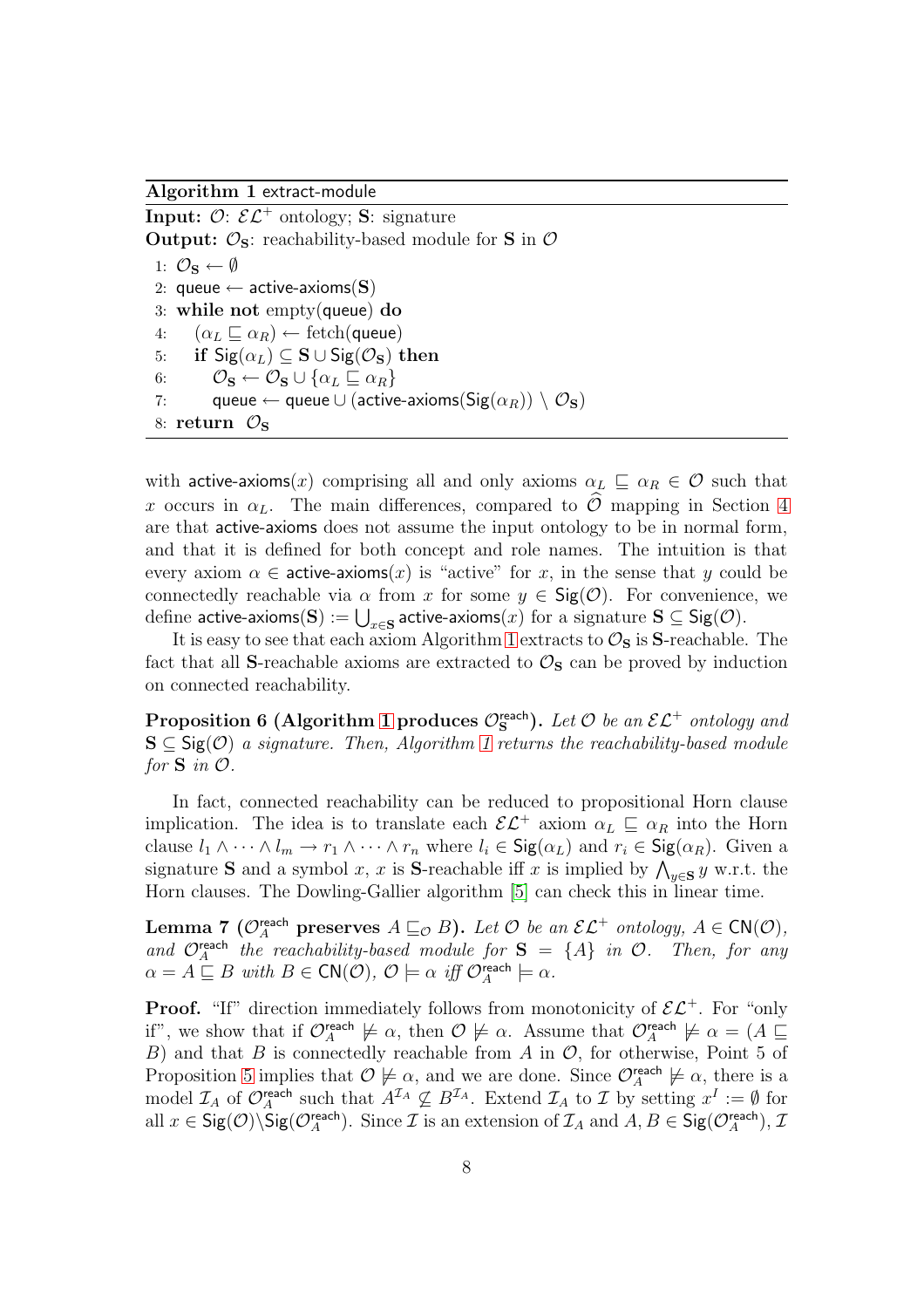is a model of  $\mathcal{O}_A^{\text{reach}}$  and  $A^{\mathcal{I}} \nsubseteq B^{\mathcal{I}}$ . For each axiom  $\beta = (\beta_L \sqsubseteq \beta_R) \in \mathcal{O} \backslash \mathcal{O}_A^{\text{reach}}$ , we have that  $\textsf{Sig}(\hat{\beta}_L) \nsubseteq \textsf{Sig}(\mathcal{O}_A^{\textsf{reach}})$ , since  $\beta$  is not A-reachable. It follows that there is an  $x \in \mathsf{Sig}(\beta_L)$  s.t.  $x^{\mathcal{I}} = \emptyset$ , implying by the semantics of  $\mathcal{EL}^+$  that  $\beta_L^{\mathcal{I}} = \emptyset$ . Thus,  $\mathcal{I} \models \beta$ .

This property suggests that, to query subsumption, it is enough to extract and maintain only linearly many modules, i.e. one for each concept name. Precisely, the module  $\mathcal{O}_A$  can be used to correctly answer subsumption  $A \sqsubseteq_{\mathcal{O}}^? B$  for any concept name  $B \in \mathsf{Sig}(\mathcal{O})$ . In the following, we show a tight relationship between our reachability-based modules and locality-based modules. Since locality-based modules also enjoy the property stated by Lemma [7,](#page-8-1) it is indeed an immediate corollary of the following result:

<span id="page-9-0"></span>Lemma 8 ( $\mathcal{O}_\mathbf{S}^{\text{reach}}$  is the minimal locality-based module). Let  $\mathcal O$  be an  $\mathcal{EL}^+$ ontology,  $S \subseteq \text{Sig}(\mathcal{O})$  a signature. Then,  $\mathcal{O}_S^{\text{reach}}$  is the minimal locality-based module for  $S$  in  $O$ .

**Proof.** First, we show that  $\mathcal{O}_{S}^{reach}$  is a locality-based module. To prove this, it suffices to show that, for each axiom  $\alpha = (\alpha_L \sqsubseteq \alpha_R) \in \mathcal{O} \backslash \mathcal{O}_\mathbf{S}^{\text{reach}}, \alpha$  is syntactically local w.r.t.  $\mathbf{S} \cup \mathsf{Sig}(\mathcal{O}_{\mathbf{S}}^{\mathsf{reach}})$ . Since  $\mathcal{O}_{\mathbf{S}}^{\mathsf{reach}}$  contains only S-reachable axioms,  $\alpha_L$  is not S-reachable, i.e. there exists an  $x \in \mathsf{Sig}(\alpha_L)$  such that x is not S-reachable. By Point 4 of Proposition [5,](#page-6-0)  $x \notin S \cup \mathsf{Sig}(\mathcal{O}_S^{\mathsf{reach}})$ . Since x occurs in  $\alpha_L$ , by Definition [2,](#page-4-3)  $\alpha$  is syntactically local w.r.t.  $\mathbf{S} \cup \mathsf{Sig}(\tilde{\mathcal{O}}_{\mathbf{S}}^{\mathsf{reach}})$ , as required.

It remains to show that  $\mathcal{O}_S^{\text{reach}}$  is minimal. Assume to the contrary that a smaller set  $\mathcal{O}_{\mathbf{S}}^{\text{reach}}\setminus\{\alpha\}$  is a locality-based module, for some axiom  $\alpha = (\alpha_L \sqsubseteq$  $\alpha_R \in \mathcal{O}_\mathbf{S}^{\text{reach}}$ . By definition, each axiom  $\beta \in \mathcal{O} \setminus (\mathcal{O}_\mathbf{S}^{\text{reach}} \setminus {\alpha})$  is syntactically local w.r.t.  $S' = S \cup \text{Sig}(\mathcal{O}_S^{\text{reach}} \setminus \{\alpha\})$ . In particular,  $\alpha$  is syntactically local w.r.t. S'. Our claim is that  $\alpha$  is not reachable from **S** w.r.t.  $\mathcal{O}$ . This contradicts the fact that  $\alpha \in \mathcal{O}_\mathbf{S}^{\text{reach}}$ .  $\sharp$ 

Claim: Let  $S' = S \cup Sig(\mathcal{O}_S^{reach} \setminus {\{\alpha\}})$  with  $\alpha$  syntactically local w.r.t.  $S'$ . Then,  $\alpha$  is not reachable from **S** w.r.t.  $\mathcal{O}$ .

Since  $\alpha = (\alpha_L \sqsubseteq \alpha_R)$  is syntactically local w.r.t. **S'**, there exists an  $x \in \mathsf{Sig}(\alpha_L)$ s.t.  $x \notin S'$ . There are two mutually disjoint cases:  $x \notin S \cup \text{Sig}(\mathcal{O}_S^{\text{reach}})$  or  $x \in$  $\mathsf{Sig}(\alpha)\setminus (\mathbf{S}\cup\mathsf{Sig}(\mathcal{O}_{\mathbf{S}}^{\mathsf{reach}}\setminus\{\alpha\}))$ . In the former case, x (thus,  $\alpha$ ) is not S-reachable by Point 4 of Proposition [5.](#page-6-0) In the latter case,  $x$  does not occur in any other axioms from  $\mathcal{O}_{\mathbf{S}}^{\text{reach}}$  apart from  $\alpha$ . In order for x to be S-reachable, x must occur on the right-hand side of some axiom. Since x occurs only in  $\alpha$ , it means that  $x \in \text{Sig}(\alpha_R)$ . But, since x occurs on the left-hand side of  $\alpha$  as well, x cannot be S-reachable.

❏

So, Algorithm [1](#page-8-0) can be used to extract a locality-based module in an  $\mathcal{EL}^+$ ontology. The main difference, in contrast to the algorithm used in [\[7,](#page-20-4) [6\]](#page-20-6), is that our algorithm considers only "active" axioms for  $\alpha_R$  when a new axiom  $\alpha_L \sqsubseteq \alpha_R$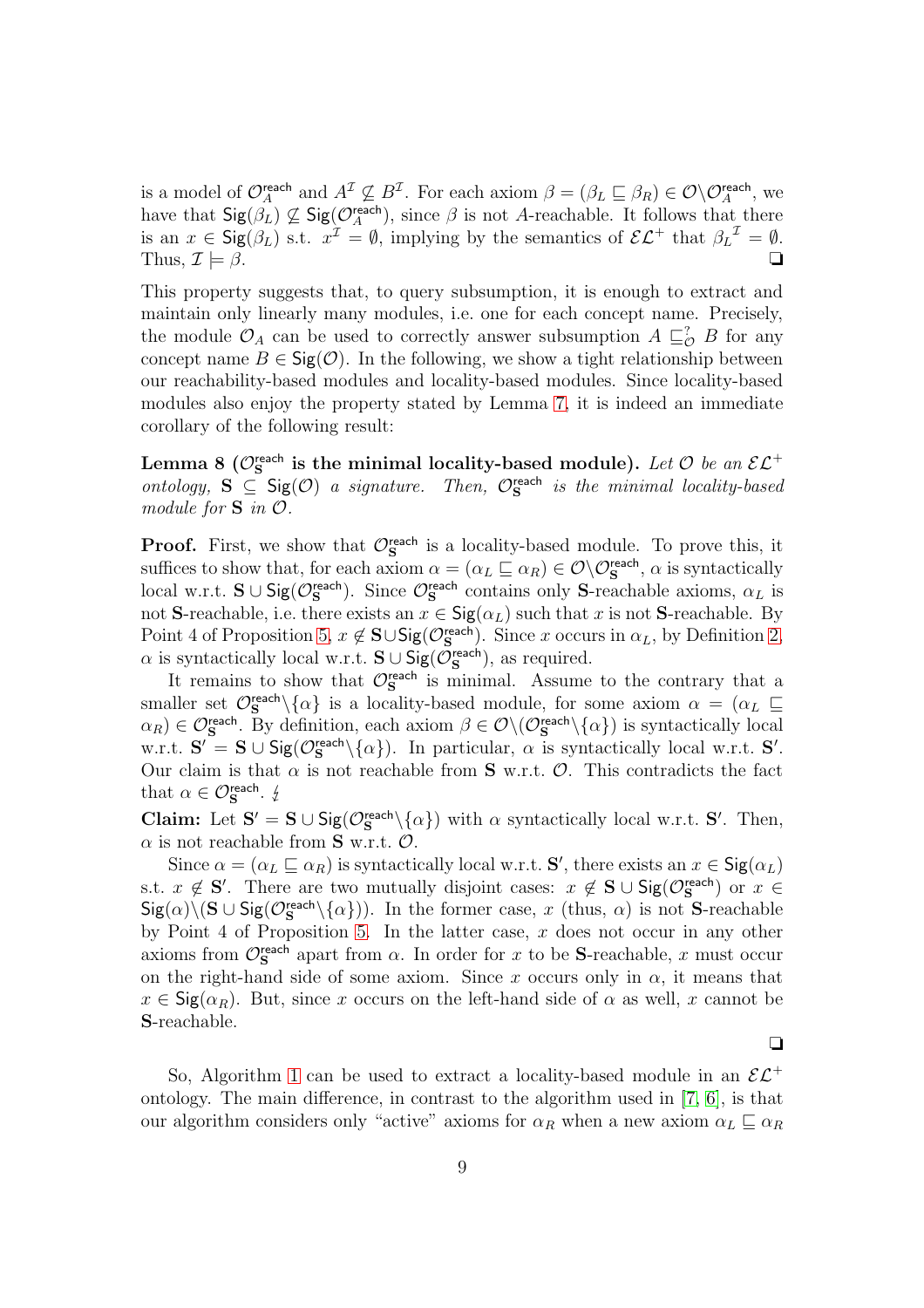is extracted. Also, testing whether an  $\mathcal{EL}^+$  axiom  $\alpha = (\alpha_L \sqsubseteq \alpha_R)$  is non-local w.r.t. a signature  $S \cup \text{Sig}(\mathcal{O}_S)$  boils down to testing S-reachability of  $\alpha$ , which is a simpler operation of testing set inclusion  $\text{Sig}(\alpha_L) \subseteq^? \mathbf{S} \cup \text{Sig}(\mathcal{O}_\mathbf{S})$ . This is due to the fact that any concept description and role composition  $\alpha_L$ , with  $x \in \text{Sig}(\alpha_L)$  interpreted as the empty set, is itself interpreted as the empty set. This observation could be used to optimize module extraction for ontologies in expressive description logics.

#### <span id="page-10-0"></span>4 Goal-Directed Subsumption Algorithm

In general, the techniques developed for module extraction have a number of potential applications, including optimization of standard reasoning, incremental classification and ontology re-use. An obvious way to exploit module extraction to speed up standard reasoning, such as subsumption  $\phi \sqsubseteq_{\mathcal{O}}^? \psi$ , is to first extract the module  $\mathcal{O}_{\phi}^{\text{reach}}$  for  $\{\phi\}$  in  $\mathcal{O}$ , and then query the subsumption  $\phi \sqsubseteq_{\mathcal{O}_{\phi}^{\text{reach}}}^{\infty} \psi$ , i.e. against the module instead of the original ontology. Based on the assumption that modules are relatively much smaller than the ontology, this optimization should be highly effective. In this section, however, we argue that module extraction actually does not help speed up standard reasoning in  $\mathcal{EL}^+$ . This stems from the deterministic nature of the reasoning algorithm for deciding subsumption in  $\mathcal{EL}^+$ , which is in contrast to non-deterministic tableau-based algorithms for expressive logics, such as  $\mathcal{SHOLQ}$ .

In fact, with small modifications to the  $\mathcal{EL}^+$  classification algorithm (first introduced in [\[2\]](#page-19-1) for  $\mathcal{EL}^{++}$  and later refined for implementation in [\[4\]](#page-20-0)), we obtain a subsumption testing algorithm. The modified algorithm does not actually have to perform steps irrelevant to the subsumption in question – the goal. We call this variant the goal-directed subsumption algorithm.

Algorithm [2](#page-21-0) outlines the modified core procedure goal-directed-process to replace process of Figure 4 in [\[4\]](#page-20-0). The procedure process-new-edge, as well as essential data structures, i.e.  $\widehat{\mathcal{O}}$ , queue, R, S, remains intact. In particular, we view the (normalized) input ontology  $\mathcal O$  as a mapping  $\widehat{\mathcal O}$  from concepts (appearing on the left-hand side of some GCI) to sets of queue entries. Here, B denotes the set of all concept names appearing in the conjunction  $B_1 \sqcap \cdots \sqcap B_n$ .

The main difference is the initialization of  $S$ , thus of queue. Since we are interested in the particular subsumption  $\phi \subseteq \psi$ , we "activate" only  $\phi$  by initializing  $S(\phi)$  with  $\{\phi, \top\}$  and queue $(\phi)$  with  $\mathcal{O}(\phi) \cup \mathcal{O}(\top)$ . We activate a concept name B only when it becomes the second component of a tuple added to some  $R(r)$  and has not been activated previously (see lines 8-9 in goal-directed-process of Algorithm [2\)](#page-21-0). Thereby,  $S(B)$  and queue(B) are initialized accordingly. Queues are processed in the same fashion as before except that  $\phi$  and  $\psi$  are now being monitored (Line 6), so that immediately after  $\psi$  is added to  $S(\phi)$ , the algorithm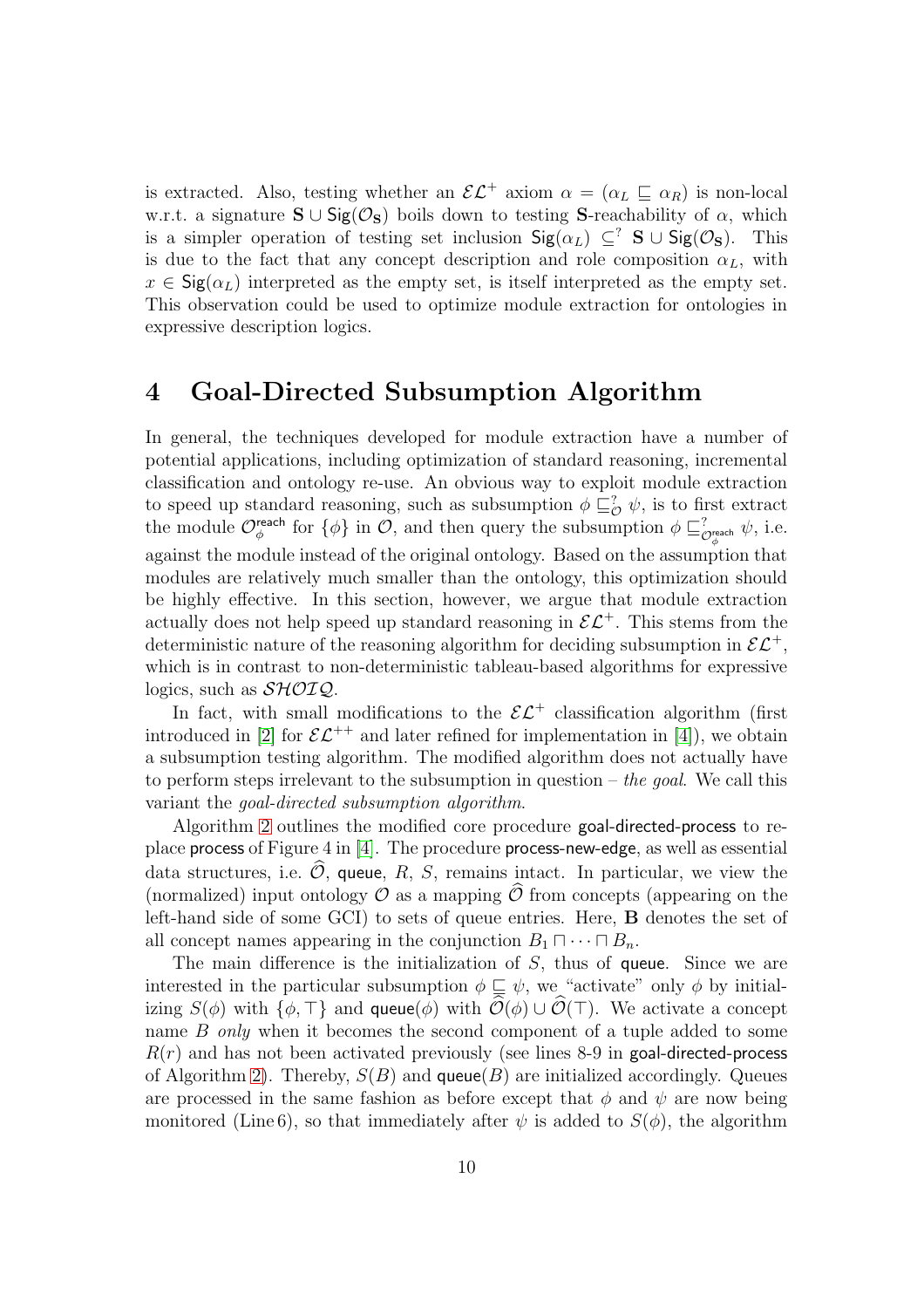terminates with the positive answer (Line 7). Otherwise, goal-directed-process terminates normally, and the next queue entry will be fetched (Line 3 in subsumes? of Algorithm [2\)](#page-21-0) and processed (Line 4). Unless 'positive' is returned, queues processing is continued until they are all empty. In this case, the algorithm returns 'negative'.

It is important to note that the goal-directed algorithm activates only concept names relevant to the target subsumption  $\phi \subseteq \psi$ , i.e. reachable via  $R(\cdot)$  from φ. The subsumer sets of concept names that do not become activated are not populated. Moreover, axioms that are involved in rule applications during the computation of subsumes?( $\phi \sqsubseteq \psi$ ) are those from the reachability-based module  $\mathcal{O}_{\phi}^{\text{reach}}$  in  $\mathcal{O}$ . The following proposition states this correlation:

<span id="page-11-0"></span>Proposition 9 (subsumes? $(\phi \sqsubseteq \psi)$  only requires axioms in  $\mathcal{O}^{\mathsf{reach}}_\phi$ ). Let  $\mathcal O$ be an ontology in  $\mathcal{EL}^+$  normal form, and  $\mathcal{O}_{\phi}^{\mathsf{reach}}$  the reachability-based module for  $\{\phi\}$  in  $\mathcal{O}$ . Then, subsumes? $(\phi \sqsubseteq \psi)$  only requires axioms in  $\mathcal{O}_{\phi}^{\text{reach}} \subseteq \mathcal{O}$ .

**Proof.** Assume that Algorithm 2 requires  $\alpha$ , for some axiom  $\alpha \in \mathcal{O}$ , i.e.  $\alpha$  is used in a rule application and thus causes addition to either  $S(\cdot)$  or  $R(\cdot)$ . Before we can prove the proposition, we need the following invariants:

Inv1: If a concept name A is activated, then A is  $\phi$ -reachable w.r.t.  $\mathcal{O}$ .

Inv2: If  $B \in S(A)$  for some concept name A, then B is  $\phi$ -reachable w.r.t.  $\mathcal{O}$ .

**Inv3:** If  $(A, B) \in R(r)$  for some role name r, then r is  $\phi$ -reachable w.r.t.  $\mathcal{O}$ .

Inv4: If  $(\mathbf{B} \to B) \in \mathsf{queue}(A)$  and, for all  $B' \in \mathbf{B}$ ,  $B'$  is  $\phi$ -reachable, then B is  $\phi$ -reachable (a special case, if  $(\emptyset \to B) \in \mathsf{queue}(A)$ , then B is  $\phi$ -reachable); and, if  $\exists r.B \in \text{queue}(A)$ , then r and B are  $\phi$ -reachable.

Inv5: If r is processed by process-new-edge, then r is  $\phi$ -reachable w.r.t.  $\mathcal{O}$ .

Preservation of these invariants can be proved by induction on on execution of the algorithm. Induction start:  $\phi$  is activated (Line 1 of subsumes?). By definition,  $\phi$ is  $\phi$ -reachable w.r.t. O. Recall that only activated concepts A can be processed by goal-directed-process. Induction step: we show the following four cases. Other cases can be easily shown in a similar fashion.

- At Line 2 of goal-directed-process, B is added to  $S(A)$  if  $B \subseteq S(A)$ . By Inv2, every  $B' \in \mathbf{B}$  is reachable from A. Since A is activated,  $\mathsf{Inv1}$  together with Point 2 of Proposition [5](#page-6-0) implies that  $B'$  is  $\phi$ -reachable. By the first part of Inv4, B is reachable from  $\phi$ , thus preserving Inv2.
- At Line 3, elements from  $\widehat{\mathcal{O}}(B)$  are added to queue(A). There are three potential kinds of axioms involved, i.e.  $B \sqsubseteq B'$ ,  $B \sqsubseteq \exists r.B'$ , and  $B \sqsubseteq B'$  s.t.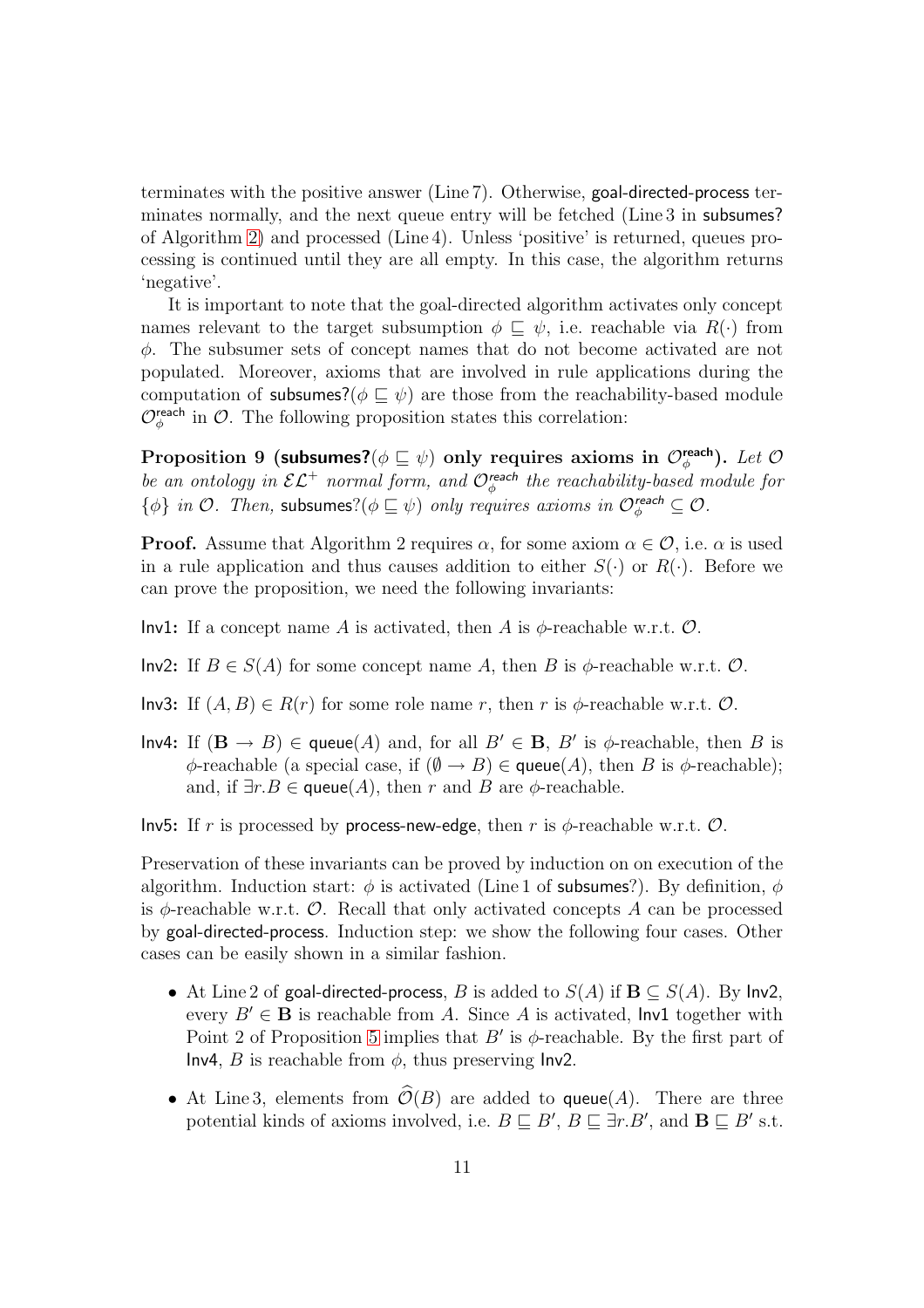$B \in \mathbf{B}$ . In the first two cases, B is  $\phi$ -reachable due to  $\mathsf{Inv2}$  and  $B \in S(A)$ . By definition,  $B'(r, B', \text{resp.})$  is  $\phi$ -reachable, thus preserving lnv4. In the last case, the first part of Inv4 follows immediately from the definition of connected reachability with  $\mathsf{Sig}(\alpha_L) = \mathbf{B}$  and  $\mathsf{Sig}(\alpha_R) = \{B'\}.$ 

- At Line 9, B is activated. Since  $\exists r.B$  occurred in queue(A), r, B are  $\phi$ reachable by the second part of  $Inv4$ . Thus,  $Inv1$  is preserved.
- At Line 10, r is  $\phi$ -reachable by the same argument above, preserving lnv5. Procedure process-new-edge calls itself recursively potentially with a different role name v. Given that r is  $\phi$ -reachable, it is trivial to see that s in Line 1 is also  $\phi$ -reachable. Invocation at Line 5 and 7 can be shown in a parallel manner, and we only treat the former. By  $\mathsf{Inv3}, (A', A) \in R(u)$  implies that u is  $\phi$ -reachable. Since  $u \circ s \subseteq v \in \mathcal{O}$  and both u, s are reachable from  $\phi$ , v is also  $\phi$ -reachable, preserving  $\ln 5$ .

Now we show that  $\alpha$  is indeed  $\phi$ -reachable w.r.t.  $\mathcal{O}$ , thus in  $\mathcal{O}_{\phi}^{\text{reach}}$ . We do case distinction w.r.t. the normal form of  $\alpha$ .

- $X \subseteq Y$  is required when  $\widehat{\mathcal{O}}(X)$  augments some queue (Line 3). X is  $\phi$ reachable by  $Inv2$  and the fact that it has been added to some  $S(A)$ . Obviously,  $\alpha$  is  $\phi$ -reachable by definition.
- $X \subseteq Y$  is required when  $\mathcal{O}(X)$  augments some queue (Line 3), for an  $X \in \mathbf{X}$ , and  $X \subseteq S(A)$  for some concept name A. By  $\mathsf{Inv2}$ , all  $X' \in X$  are  $\phi$ reachable. Obviously,  $\alpha$  is  $\phi$ -reachable by definition.
- $X \sqsubseteq \exists r.Y$  (analogy to the first case).
- $\exists r.X \sqsubset Y$  is required  $\widehat{\mathcal{O}}(\exists r.X)$  augments some queue (Line 5 in goal-directedprocess and Line 3 in process-new-edge). Since  $R(r)$  is not empty, Inv3 implies that r is  $\phi$ -reachable. Also, X is  $\phi$ -reachable since X occurs in some  $S(A)$ . By definition,  $\alpha$  is  $\phi$ -reachable.
- $r \subseteq s$  is required when it participates in the outer for-loop. Since r is  $\phi$ -reachable by **lnv5**, *s* is also  $\phi$ -reachable.
- $u \circ s \sqsubseteq v$  is required when the conditions at Line 4 (resp, Line 6) are satisfied. Obviously,  $\alpha$  is  $\phi$ -reachable since both u and s are.

❏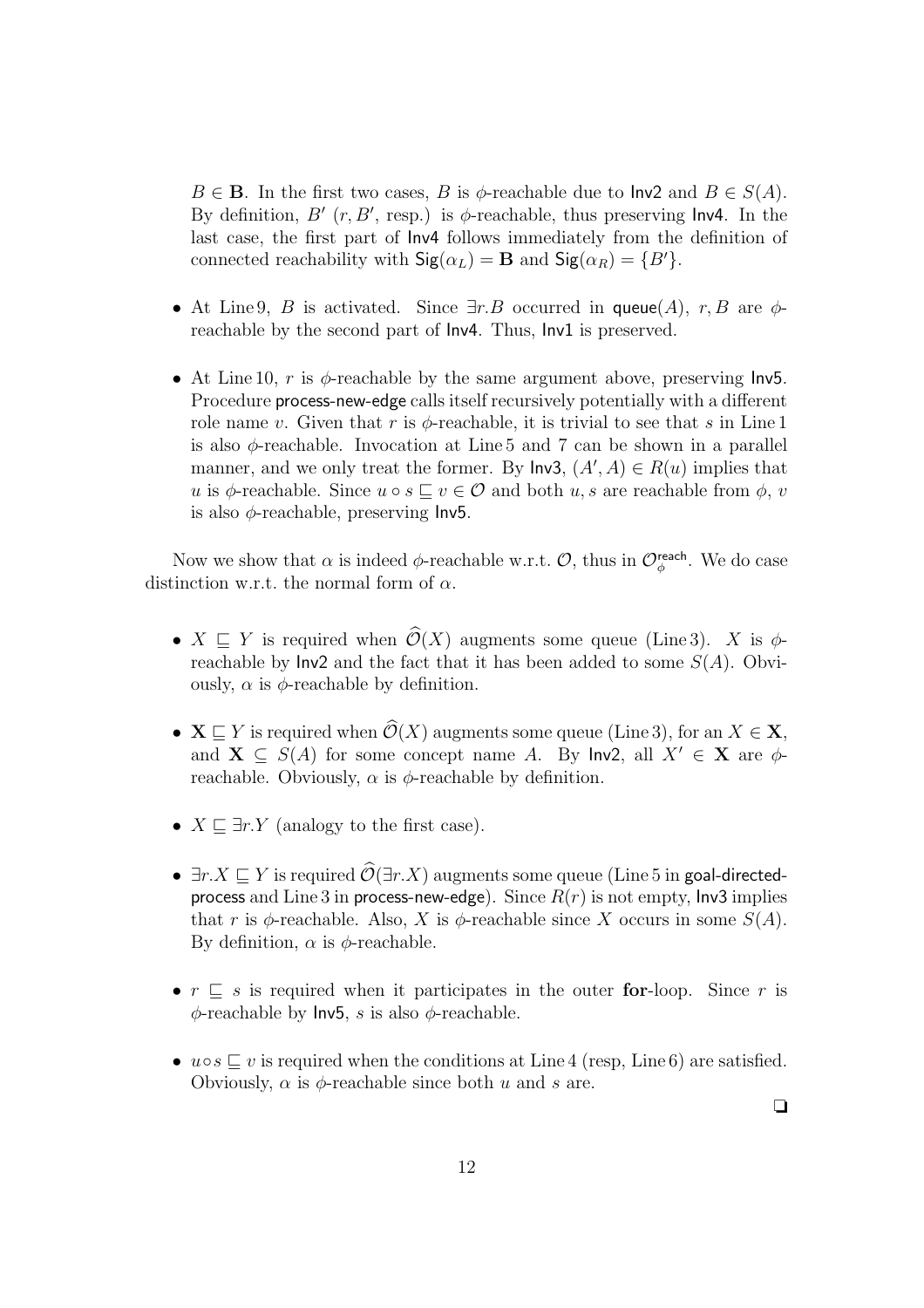Intuitively, the proposition suggests that our goal-directed subsumption algorithm inherently takes into account the notion of reachability-based module, i.e. it applies rules only to relevant axioms in the module. In fact, the preprocessing overhead of extracting relevant modules makes the overall computation time for a single subsumption query longer. This has been empirically confirmed in our experiments (see the last paragraph of Section [6\)](#page-15-0).

Despite what has been said, module extraction is still useful for, e.g., ontology re-use, explanation, and full-fledged incremental reasoning [\[6\]](#page-20-6).

## <span id="page-13-0"></span>5 Duo-Ontology Classification

Unlike tableaux-based algorithms, the polynomial subsumption algorithm  $[2, 4]$  $[2, 4]$  $[2, 4]$ inherently classifies the input ontology by making all subsumptions between concept names explicit. This algorithm can be used to query subsumption between concept names occurring in the ontology, but complex subsumptions, such as

#### Inflammation  $\sqcap$  ∃has-location.Heart  $\sqsubseteq_{\mathcal{O}_{\mathrm{ex}}}^?$  HeartDisease  $\sqcap$  ∃has-state.NeedsTreatment

cannot be answered directly. First, the ontology  $\mathcal{O}_{\mathsf{ex}}$  from Figure [1](#page-4-1) has to be aug- ${\rm mented\,\ to}\ \mathcal O'_{\rm ex}:=\mathcal O_{\rm ex}\cup\{A\sqsubseteq {\sf Inflammation}\sqcap \exists {\sf has\text{-}location}.{\sf Heart}, {\sf HeartDisease}\sqcap$ ∃has-state.NeedsTreatment  $\subseteq$  B} with A, B new concept names, and then the subsumption test  $A \sqsubseteq_{\mathcal{O}'_{\mathsf{ex}}}^? B$  can be carried out to decide the original complex subsumption. Since  $A, \tilde{B}$  are new names not occurring in  $\mathcal{O}_{\text{ex}}$ , our complex subsumption holds iff  $A \sqsubseteq_{\mathcal{O}'_{\mathsf{ex}}} B$ . This approach is effective but inefficient unless only one such complex subsumption is queried for each ontology. Constructing and normalizing the augmented ontology every time each subsumption is tested is not likely to be acceptable in practice, especially when the background ontology is large. For instance, normalization of SNOMED CT takes more than one minute.

In this section, we propose an extension to the refined algorithm (henceforth referred to as the original algorithm) developed in [\[4\]](#page-20-0) to cater for a *duo-ontology*  $\mathcal{O} = (\mathcal{O}_p \cup \mathcal{O}_t)$  with  $\mathcal{O}_p$  a permanent  $\mathcal{EL}^+$  ontology and  $\mathcal{O}_t$  a set of temporary GCIs. Intuitively,  $\mathcal{O}_p$  is the input ontology of which axioms have been read in and processed before, while  $\mathcal{O}_t$  contains temporary GCIs that are asserted later. The main purpose is to reuse the information made available by preprocessing and classifying  $\mathcal{O}_p$ . Once  $\mathcal{O}_p$  has been classified, the classification of  $\mathcal{O}_p \cup \mathcal{O}_t$  should not start from scratch, but rather use the existing classification information together with the new GCIs from  $\mathcal{O}_t$  to do incremental classification.

In our extension, we use two sets of the core data structures  $\widehat{\mathcal{O}}(\cdot), R(\cdot), S(\cdot)$ , but retain a single set of queues queue(.). The mappings  $\widehat{\mathcal{O}}_p$ ,  $R_p$ ,  $S_p$  are initialized and populated exactly as in the original algorithm, i.e.  $\widehat{\mathcal{O}}_p$  encodes axioms in  $\mathcal{O}_p$ , and  $R_p$ ,  $S_p$  store subsumption relationships inferred from  $\mathcal{O}_p$ . Similarly, the mapping  $\mathcal{O}_t$  encodes axioms in  $\mathcal{O}_t$ , but  $R_t, S_t$  represent additional inferred subsumptions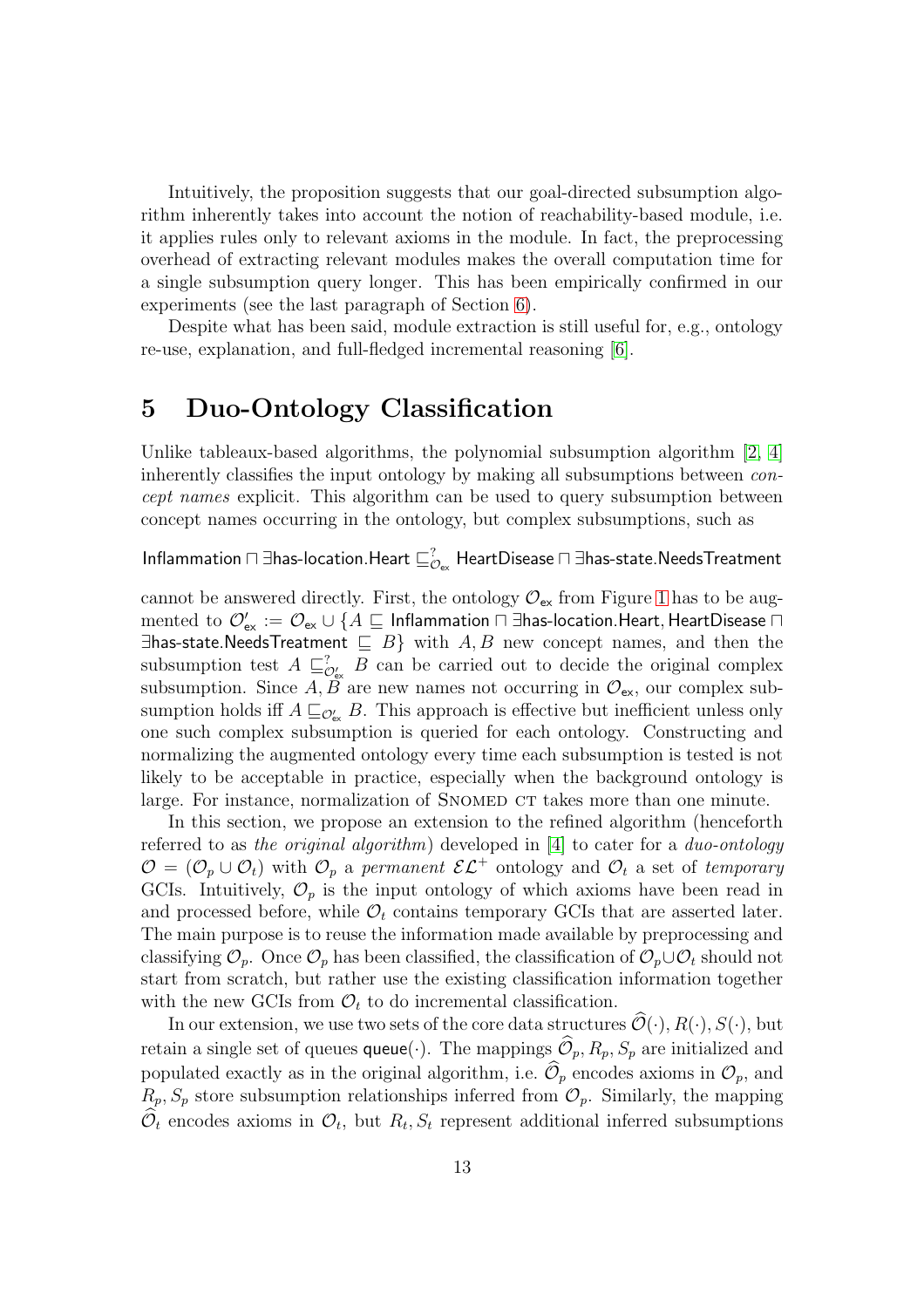drawn from  $\mathcal{O}_p \cup \mathcal{O}_t$  that are not already present in  $R_p, S_p$ , respectively. The extended algorithm is based on the tenet that description logics are monotonic, i.e.  $\mathcal{O}_p \models \alpha$  implies  $\mathcal{O}_p \cup \mathcal{O}_t \models \alpha$ . There may be an additional consequence  $\beta$  such that  $\mathcal{O}_p \not\models \beta$  but  $\mathcal{O}_p \cup \mathcal{O}_t \models \beta$ . The extended algorithm stores such a consequence  $\beta$  in a separate set of data structures, viz.  $R_p$ ,  $S_p$ . Analogously to the original algorithm, queue entries are repeatedly fetched and processed until all queues are empty. Instead of the procedures process and process-new-edge, we use the extended versions for duo-ontology classification as outlined in Algorithm [3.](#page-22-0)

The extended algorithm's behavior is identical to that of the original one [\[4\]](#page-20-0) if  $\mathcal{O}_p$  has not been classified. In particular,  $\widehat{\mathcal{O}}_p(\cdot) \cup \widehat{\mathcal{O}}_t(\cdot)$  here is equivalent to  $\widehat{\mathcal{O}}(\cdot)$  in [\[4\]](#page-20-0) given that  $\mathcal{O} = (\mathcal{O}_p \cup \mathcal{O}_t)$ . Since no classification has taken place,  $S_p(A) = R_p(r) = \emptyset$  for all concept name A and role name r. Initialization and processing of queues are done in the same manner with the only difference that inferred consequences are now put in  $R_t$  and  $S_t$ .

If  $\mathcal{O}_p$  has been classified (thus,  $S_p$ ,  $R_p$  have been populated), then proper initialization has to be done w.r.t. previously inferred consequences (i.e.  $S_p$ ,  $R_p$ ) and new GCIs (i.e.  $\widehat{\mathcal{O}}_t$ ). To this end, we initialize the data structures by setting:

- for each role name  $r \in \mathsf{RN}(\mathcal{O}), R_t(r) := \emptyset;$
- for each *old* concept name  $A \in \mathsf{CN}(\mathcal{O}_n)$ ,  $S_t(A) := \emptyset$  and  $\mathsf{queue}(A) := \bigcup_{X \in S_p(A)} \widehat{\mathcal{O}}_t(X) \ \cup \ \bigcup_{\{(A,B) \in R_p(r), X \in S_p(B)\}} \widehat{\mathcal{O}}_t(\exists r.X);$
- for each new concept name  $A \in \mathsf{CN}(\mathcal{O}_t) \backslash \mathsf{CN}(\mathcal{O}_p), S_t(A) := \{A, \top\}$ queue $(A) := \widehat{\mathcal{O}}_t(A) \cup \widehat{\mathcal{O}}_t(\top).$

After initialization, queue processing is carried out by Algorithm [3](#page-22-0) until all queues are empty. Observe the structural analogy between these procedures and the original ones in [\[4\]](#page-20-0). Observe also the key difference: information is always retrieved from both sets of data structures, e.g.,  $S_p(A) \cup S_t(A)$  in Line 1, while modifications are only made to the temporary set of data structures, e.g.,  $S_t(A) := S_t(A) \cup \{B\}$ in Line 2. The correctness of this algorithm can be shown following the proof's structures in the appendix of [\[4\]](#page-20-0) w.r.t. additional subsumption consequences obtained during incremental classification.

**Lemma 10 (Correctness of Algorithm [3\)](#page-22-0).** Let  $\mathcal{O} = (\mathcal{O}_p \cup \mathcal{O}_t)$  be a duoontology, and  $S_p$ ,  $R_p$  be the results after the original algorithm terminates on  $\mathcal{O}_p$ . Then, the extended algorithm (Algorithm [3\)](#page-22-0), applied to  $\mathcal{O}_t$ , incrementally classifies  $\mathcal{O}_t$  against  $\mathcal{O}_p$  (i.e. classifies  $\mathcal{O}$ ) in time polynomial in the size of  $\mathcal{O}$ . That is,  $B \in S_p(A) \cup S_t(A)$  iff  $A \sqsubseteq_{\mathcal{O}} B$  for all  $A, B \in \mathsf{CN}(\mathcal{O})$ .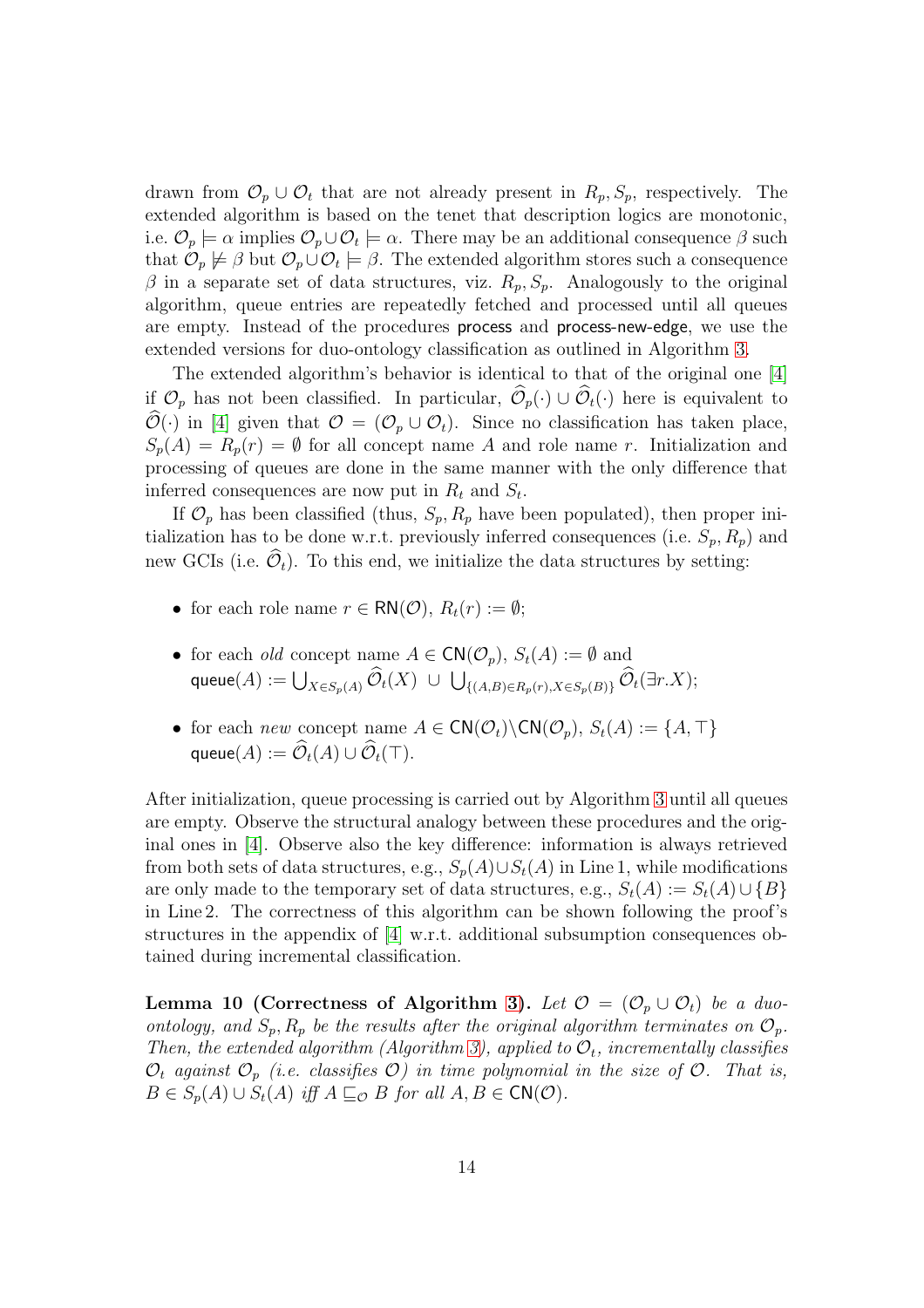In our example, we set  $\mathcal{O}_p$  to  $\mathcal{O}_{ex}$  and  $\mathcal{O}_t$  to the set of the two new GCIs. We can run the extended algorithm on  $\mathcal{O}_p \cup \mathcal{O}_t$  and reuse existing information in  $S_p$ and  $R_p$ , if any. After termination, our complex subsumption boils down to the set membership test  $B \in S_p(A) \cup S_t(A) = S_t(A)$ . To decide next subsumptions, only  $\mathcal{O}_t$ ,  $R_t$ ,  $S_t$  and queue need to be initialized, leaving the background ontology  $\mathcal{O}_p$  and possibly its classification information  $R_t$ ,  $S_t$  intact.

Interestingly, this algorithm can be used effectively in certain scenarios of incremental classification. Consider  $\mathcal{O}_n$  as a well-developed, permanent ontology, and  $\mathcal{O}_t$  as a small set of temporary axioms currently being authored. Obviously, if the permanent ontology is large, it would be impractical to reclassify from scratch every time some new axioms are to be added. Algorithm [3](#page-22-0) incrementally classifies  $\mathcal{O}_t$  against  $\mathcal{O}_p$  and its classification information. If the inferred consequences are satisfactory, the temporary axioms can be committed to the permanent ontology by merging the two sets of data structures. Otherwise, axioms in  $\mathcal{O}_t$  and their inferred consequences could be easily retracted, since these are segregated from  $\mathcal{O}_p$  and its consequences. To be precise, we simply dump the values of  $\mathcal{O}_t(\cdot), R_t(\cdot)$ and  $S_t(\cdot)$ , when the temporary axioms are retracted.

#### <span id="page-15-0"></span>6 Experiments and Empirical Results

This section describes the experiments and results of the three algorithms we proposed in the present paper: module extraction, goal-directed subsumption query, and duo-ontology classification. We have implemented the three algorithms and integrated them as new features in the CEL reasoner  $[3]$  version [1](#page-15-1).0b.<sup>1</sup> All the experiments have been carried out on a standard PC: 2.40 GHz Pentium-4 processor and 1 GB of physical memory. In order to show interesting properties of reachability-based modules and scalability of subsumption and incremental classification in  $\mathcal{EL}^+$ , we have selected a few large ontologies from the medical domain. Our test suite comprises SNOMED CT, NCI, and the  $\mathcal{EL}^+$  fragments<sup>[2](#page-15-2)</sup> of GALEN and NOTGALEN, denoted respectively by  $\mathcal{O}^{\text{SNOMED}}$ ,  $\mathcal{O}^{\text{NCI}}$ ,  $\mathcal{O}^{\text{GALEN}}$ , and  $\mathcal{O}^{\text{NorGALEN}}$ <sup>[3](#page-15-3)</sup> The GALEN ontology shall not be confused with the original version of Galen, the latter of which is almost 10 times smaller and commonly used in DL benchmarking. The sizes of our test suite ontologies are shown in the second and third columns of Table [1.](#page-16-0) The last but one column shows the time CEL needs to classify each ontology, while the last presents in percentage the ratio of positive subsumption relationships between concept names. Observe that all ontologies

<sup>1</sup>Available at http://lat.inf.tu-dresden.de/systems/cel/

<span id="page-15-2"></span><span id="page-15-1"></span><sup>&</sup>lt;sup>2</sup>The full Galen medical ontology is precisely based on  $\mathcal{SHTF}$  dispensed with disjunction and value restriction. The description logic  $\mathcal{EL}^+$  can indeed express most of the axioms, namely 95.75%, and we obtained this fragment for experimental purposes by dropping role inverse and functionality axioms.

<span id="page-15-3"></span><sup>3</sup>Obtainable at http://lat.inf.tu-dresden.de/∼meng/toyont.html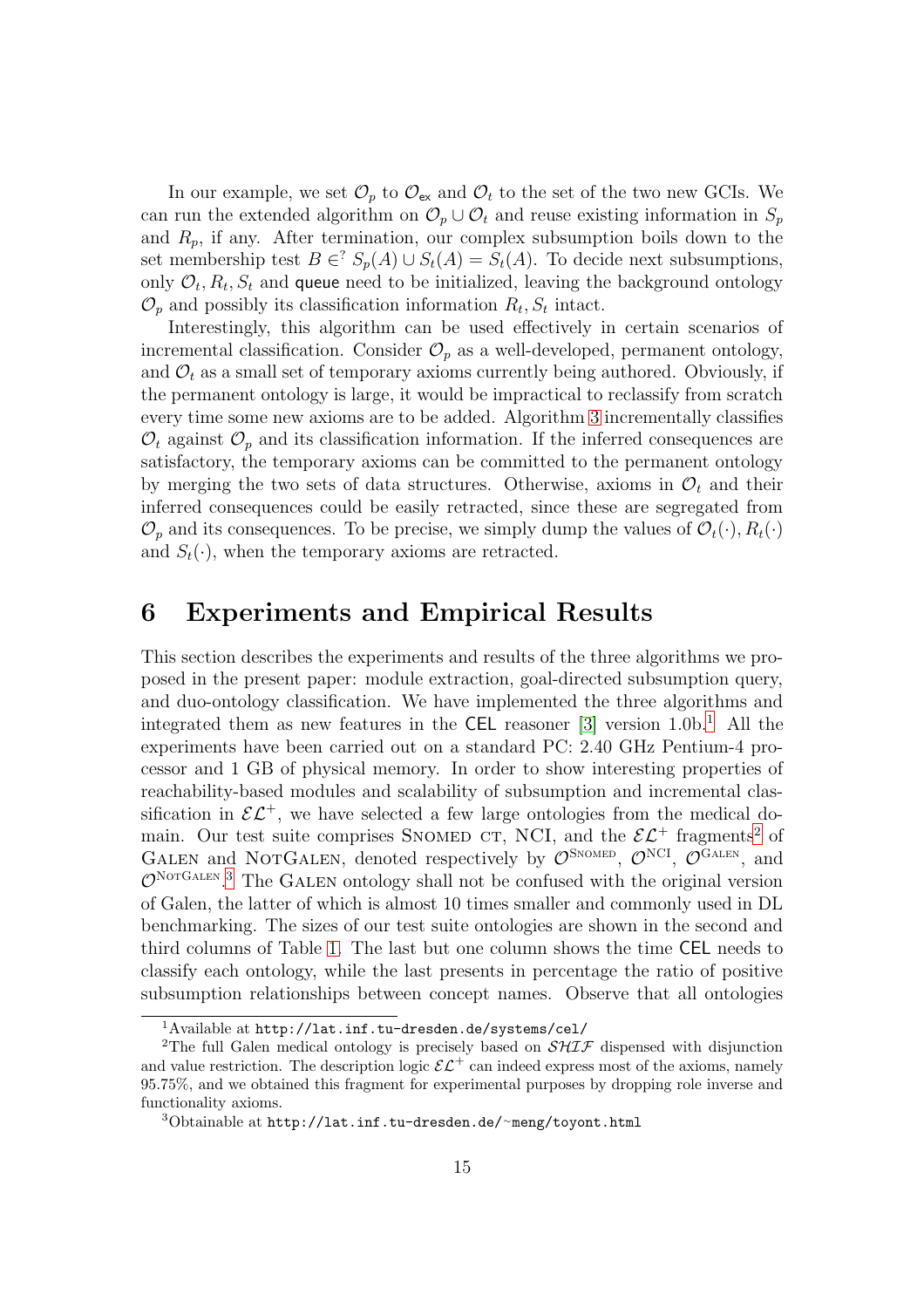| Ontologies                    | $\sharp$ Concepts/roles | $\sharp$ Concept/role axioms | $\parallel$ C. time (sec) | Pos. subs. $(\%)$ |
|-------------------------------|-------------------------|------------------------------|---------------------------|-------------------|
| $\sqrt{N}$ OTGALEN            | 2748/<br>$^\prime$ 413  | 3937<br>442                  | 7.36                      | 0.6013            |
| $\mathcal{O}^{\text{GALEN}}$  | 23 136 / 950            | 35531 /<br>1016              | 512.72                    | 0.1648            |
| $\mathcal{O}^{\text{NCI}}$    | 27652 / 70              | 46 800<br>140                | 7.01                      | 0.0441            |
| $\mathcal{O}^{\text{SNOMED}}$ | 379691<br>62            | 379691<br>13                 | 1671.23                   | 0.0074            |

<span id="page-16-0"></span>Table 1:  $\mathcal{EL}^+$  ontology test suite

have a very low ratio of positive subsumption (less than  $1\%$ ); in particular, less than a ten-thousandth of potential subsumptions *actually* hold in  $\mathcal{O}^{\text{SNOMED}}$ .

**Modularization:** For each ontology  $\mathcal{O}$  in the test suite and each concept name  $A \in \mathsf{CN}(\mathcal{O})$ , we extracted the reachability-based module  $\mathcal{O}_A^{\mathsf{reach}}$ . Statistical data concerning the sizes of modules and times required to extract them are presented in Table [2.](#page-23-0) Observe that it took a tiny amount of time to extract a single module based on connected reachability, with the maximum time less than four seconds. However, extracting large number of modules (i.e. one for each concept name) required considerably more time and even longer than classification. This was nevertheless the first implementation that was not highly optimized. Several optimization techniques could be employed in module extraction, especially recursive extraction as suggested by Point 3 of Proposition [5](#page-6-0) and the counting techniques from [\[5\]](#page-20-5). To empirically support Lemma [8,](#page-9-0) we have compared our modularization algorithm to that from [\[6,](#page-20-6) [7\]](#page-20-4). As expected, the results of both algorithms coincide w.r.t.  $\mathcal{O}^{\text{NorGALEN}}$  and  $\mathcal{O}^{\text{NCI}}$ , while we were unable to obtain locality-based modularization results w.r.t. the other two ontologies.<sup>[4](#page-16-1)</sup>

Interestingly, module extraction reveals important structural dependencies that reflect complexity of the ontology. Though very large, concepts in  $\mathcal{O}^{\text{NCI}}$ and  $\mathcal{O}^{\text{SNOMED}}$  are loosely connected w.r.t. reachability which makes it relatively easy to classify. In contrast,  $\mathcal{O}^{\text{GALEN}}$  contains more complex dependencies<sup>[5](#page-16-2)</sup>, thus is hard to classify.

To realize the pattern of module sizes in these ontologies, we also present them in a distribution chart in Figure [2.](#page-17-0) We used the whole module size data w.r.t.  $\mathcal{O}^{\text{NorGALEN}}$ ,  $\mathcal{O}^{\text{NCI}}$ , and  $\mathcal{O}^{\text{SNOMED}}$ . For comparison purposes, however, we only used the module sizes of the smaller group in  $\mathcal{O}^{GALEN}$ . For each ontology, the Xaxis ranges over the sizes of modules in ten of axioms, whereas the Y-axis shows in percentage the number of modules that have the respective size. As obviously

<span id="page-16-1"></span><sup>4</sup>By setting the Java heap space to 0.8 GB on our benchmarking machine, it took 2.89 and 53.07 seconds to extract all modules in  $\mathcal{O}^{\text{NOTGALEN}}$  and  $\mathcal{O}^{\text{NCI}}$ , respectively, whereas it failed due to memory exhaustion on  $\mathcal{O}^{\text{GALEN}}$  and  $\mathcal{O}^{\text{SNOMED}}$ .

<span id="page-16-2"></span><sup>&</sup>lt;sup>5</sup>Based on the statistical data analysis, there are two clearly distinct groups of concepts in  $\mathcal{O}^{\text{GALEN}}$ : the first with module sizes between 0 and 523 (med. 39; avg. 59.29) and the second between 14 791 and 15 545 (med. 14 792; avg. 14 829). Surprisingly, there is no module of size between those of these two groups.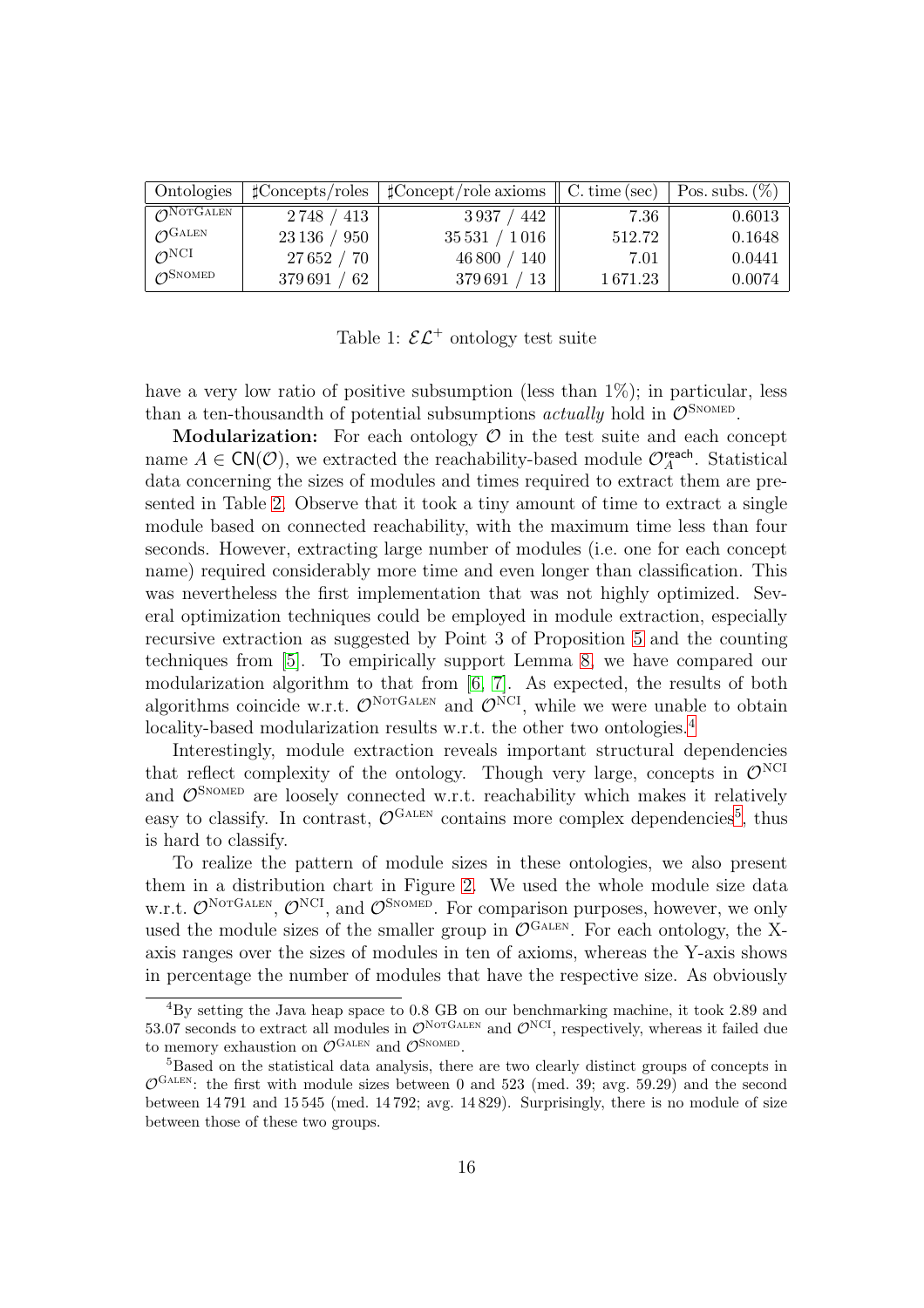

<span id="page-17-0"></span>Figure 2: Distribution chart for sizes of the reachability-based modules.

depicted by the chart, the reachability-based modules are very small, in particular, in the case of  $\mathcal{O}^{\text{NCI}}$  and  $\mathcal{O}^{\text{SnomED}}$ . In fact, more than 90% of modules in these two ontologies have less than 90 axioms.

Duo-ontology classification: As mentioned before, there are at least two applications of Algorithm [3,](#page-22-0) viz. complex subsumption query and (restricted) incremental classification. For complex subsumption query, we have adopted the "activation" idea from Algorithm [2](#page-21-0) to quickly answer the query. To perform meaningful experiments, it is inevitable to involve a domain expert to obtain sensible test data. Though we have done so w.r.t.  $\mathcal{O}^{\text{SNOMED}}$ , the numbers of complex subsumption queries and additional axioms are very small compared to the ontology size.[6](#page-17-1) For this reason, we have developed our test strategy as follows: for each ontology  $\mathcal O$  and various numbers n, we have (i) partitioned  $\mathcal O$  into  $\mathcal O_p$  and  $\mathcal{O}_t$  such that  $\mathcal{O}_t$  contains  $n\%$  of GCIs from  $\mathcal{O}$ ; (ii) classified  $\mathcal{O}_p$  normally; finally, (iii) incrementally classified  $\mathcal{O}_t$  against  $\mathcal{O}_p$ . The average computation times for several runs of (ii) and (iii) are shown in the left and right columns of each ontology in Table [3,](#page-24-0) respectively. It requires only 4% (resp., 15%, 35%, and 38%) of the total classification time for  $\mathcal{O}^{\text{SNOMED}}$  (resp., for  $\mathcal{O}^{\text{GALEN}}$ ,  $\mathcal{O}^{\text{NCI}}$ , and  $\mathcal{O}^{\text{NorGALEN}}$ ) to incrementally classify up to 1% of all axioms, i.e. about four-thousand axioms in the case of  $\mathcal{O}^{\text{Snoned}}$ .

Subsumption: To evaluate our goal-directed algorithm, we have run sub-

<span id="page-17-1"></span><sup>&</sup>lt;sup>6</sup>On average, a typical complex subsumption query against  $\mathcal{O}^{\text{SNOMED}}$  took 0.00153 milliseconds, while incremental classification of one axiom needed 48.74 seconds.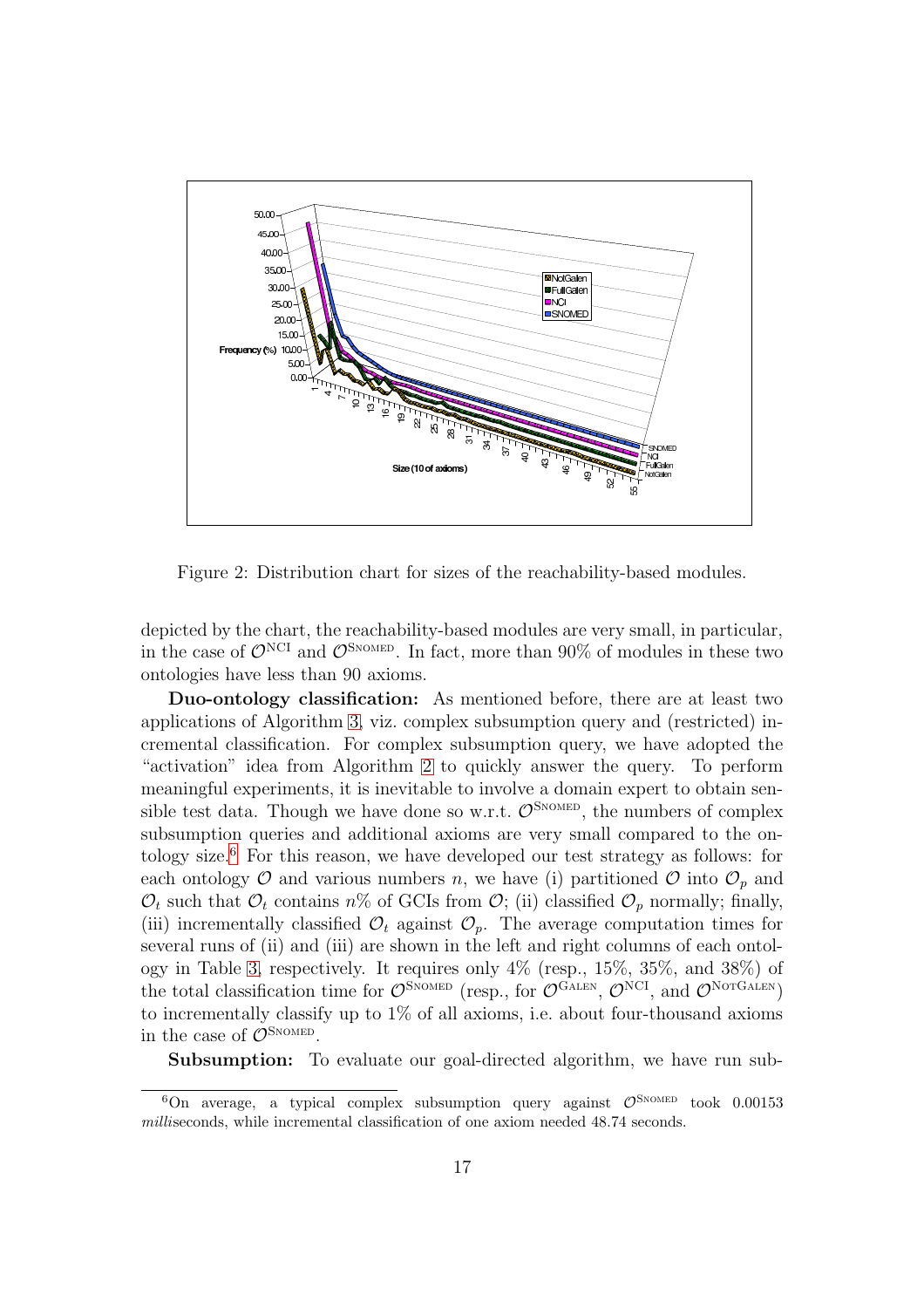sumption tests between *random* pairs of concept names without any heuristics.<sup>[7](#page-18-1)</sup> Average/maximum querying times (in second) are  $0.09/1.51$  for  $\mathcal{O}^{\text{NorGALEN}}$ , 124.01/254.31 for  $\mathcal{O}^{\text{GALEN}}$ , 0.0034/0.44 for  $\mathcal{O}^{\text{NCI}}$ , and 0.0183/3.32 for  $\mathcal{O}^{\text{SNOMED}}$ . Notice that subsumption requires a negligible amount of time and not much more than extracting a module in the case of  $\mathcal{O}^{\text{NCI}}$  and  $\mathcal{O}^{\text{Smomb}}$ . Interestingly, subsumption querying times are roughly proportional to module sizes, which reflects the nature of the goal-directed algorithm as stated in Proposition [9.](#page-11-0)

#### <span id="page-18-0"></span>7 Related Work

Recently, various techniques for extracting fragments of ontologies have been proposed in the literature. An example is the algorithm proposed in [\[12\]](#page-20-3) which was developed specifically for Galen. The algorithm traverses in definitional order and into existential restrictions but does not take into account other dependencies, e.g., role hierarchy and GCIs. If applied to our example ontology  $\mathcal{O}_{ex}$ , the algorithm extracts only  $\alpha_1, \alpha_3$  and  $\alpha_5$  as its segmentation output for Pericarditis. This is obviously not a module because we lose the subsumption Pericarditis  $\Box_{\mathcal{O}_{\infty}}$  HeartDisease. Another example is the Prompt-Factor tool [\[10\]](#page-20-2) which implements an algorithm that, given an ontology  $\mathcal O$  and a signature **S**, retrieves a subset  $\mathcal O_1 \subseteq \mathcal O$  by retrieving to  $\mathcal{O}_1$  axioms that contain symbols in **S** and extending **S** with  $\text{Sig}(\mathcal{O}_1)$  until a fixpoint is reached. This is similar to our modules based on weak reachability, but it does not distinguish symbols occurring on lhs and rhs of axioms. In our example, the tool will return the whole ontology as output for  $S = \{Pericarditis\}$ , even though several axioms are irrelevant. As we have shown, modules based on syntactic locality [\[7\]](#page-20-4) are equivalent to our reachability-based modules relative to  $\mathcal{EL}^+$  ontologies. Since reachability is much simpler to check, our algorithm has proved more efficient.

Incremental classification and reasoning have received much attention in the recent years. In [\[8,](#page-20-7) [11\]](#page-20-8), the so-called model-caching techniques have been investigated for application scenarios that only ABox is modified. A technique for incremental schema reasoning has recently been proposed in [\[6\]](#page-20-6): it utilizes modules to localize ramifications of changes and performs additional reasoning only on affected modules. Since module extraction is somewhat expensive and has to be redone once the ontology is modified, it remains to be shown empirically whether this approach scales. All above-mentioned works focus on expressive languages. Here, however, we developed a very specific approach to (restricted) incremental classification in  $\mathcal{EL}^+$ . Since the technique exploits the facts that the original  $\mathcal{EL}^+$ 

<span id="page-18-1"></span><sup>&</sup>lt;sup>7</sup>Since there are about 144 billion pairs of concept names in the case of  $\mathcal{O}^{\text{SNOMED}}$  and some subsumption queries against  $\mathcal{O}^{\text{GALEN}}$  took a few minutes, performing subsumption queries between all pairs would not be feasible. Therefore, one thousand random pairs of subsumption were tested against  $\mathcal{O}^{GALEN}$ , and one million random pairs against each of the other ontologies.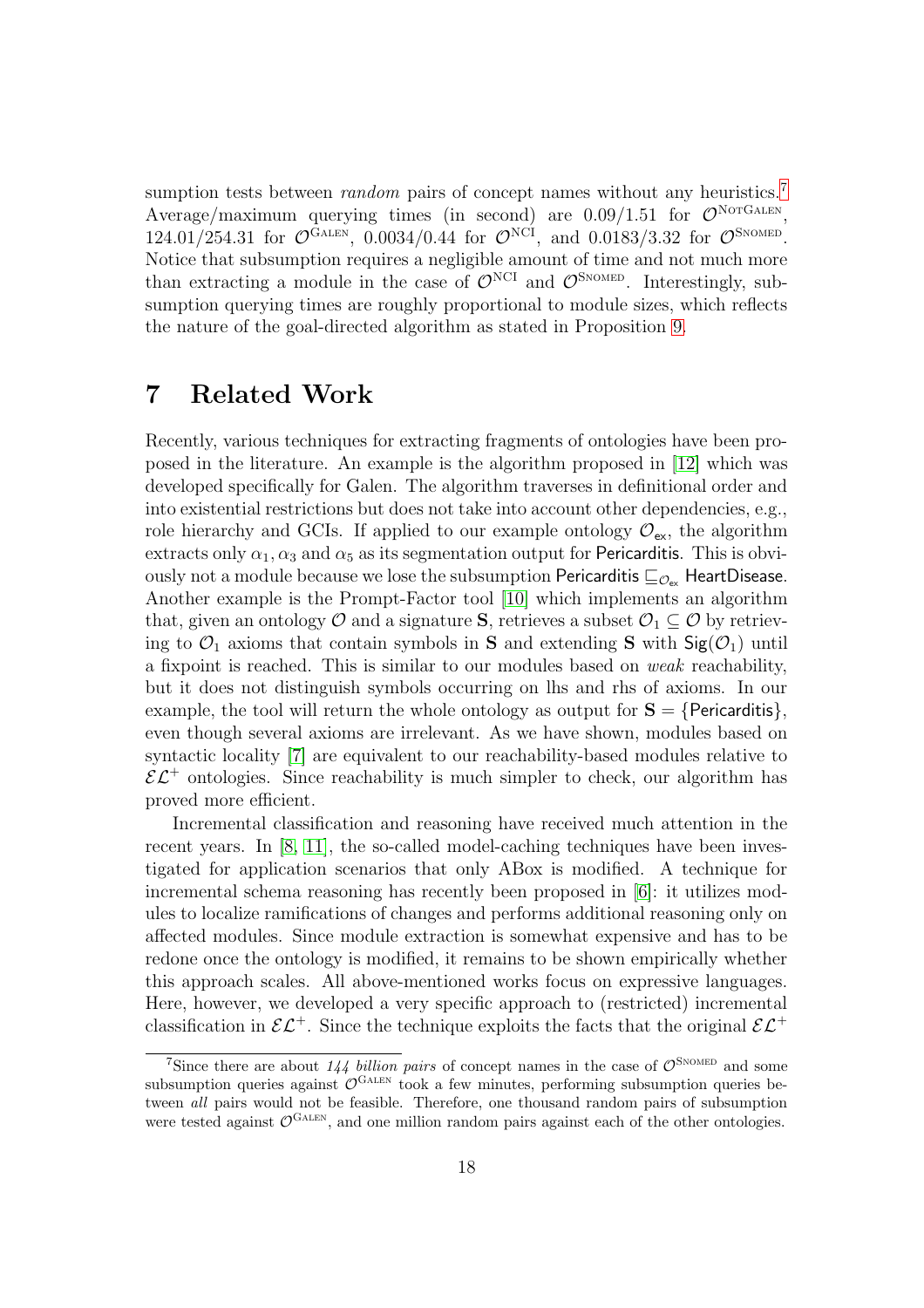algorithm maintains completed subsumer sets, it is not immediately obvious how this may benefit tableau-based algorithms for expressive DLs.

### <span id="page-19-0"></span>8 Conclusion

In this paper, we have introduced a new kind of module (based on connected reachability) and proposed an algorithm to extract them from  $\mathcal{EL}^+$  ontologies. We have shown that these are equivalent to locality-based modules w.r.t.  $\mathcal{EL}^+$ ontologies and empirically demonstrated that modules can be extracted in reasonable time and are reasonably small. Also, we have proposed a goal-directed variant of the algorithm in [\[4\]](#page-20-0) for testing subsumption prior to classification and have extended this algorithm to cater for a duo-ontology which can be utilized to answer complex subsumption queries and to do (restricted) incremental classification. Our empirical results have evidently confirmed that the proposed algorithms are practically feasible in large-scale ontology applications.

Despite not being directly useful to speed up standard reasoning in  $\mathcal{EL}^+$ , modularization obviously benefits ontology re-use and explanation. As future work, we shall study the effectiveness of using modules to optimize axiom pinpointing, which is the cornerstone of explanation support.

Acknowledgement: The author would like to acknowledge Franz Baader and Carsten Lutz for their valuable suggestions and Christian H.-Wiener for his willingness in comparing the two modularization approaches. This work has been supported by the EU project Thinking ONtologiES (aka, TONES) and the DFG project under grant BA 1122/11-1.

### <span id="page-19-3"></span>References

- [1] The systematized nomenclature of medicine, clinical terms (SNOMED CT). The International Health Terminology Standards Development Organisation, 2007. http://www.ihtsdo.org/our-standards/.
- <span id="page-19-1"></span>[2] F. Baader, S. Brandt, and C. Lutz. Pushing the  $\mathcal{EL}$  envelope. In *Proc. of the* 19th Int. Joint Conf. on Artificial Intelligence (IJCAI-05), Edinburgh, UK, 2005. Morgan-Kaufmann Publishers.
- <span id="page-19-2"></span>[3] F. Baader, C. Lutz, and B. Suntisrivaraporn. CEL—a polynomial-time reasoner for life science ontologies. In U. Furbach and N. Shankar, editors, Proc. of the 3rd Int. Joint Conf. on Automated Reasoning (IJCAR-06), volume 4130 of Lecture Notes in Artificial Intelligence, pages 287–291. Springer-Verlag, 2006.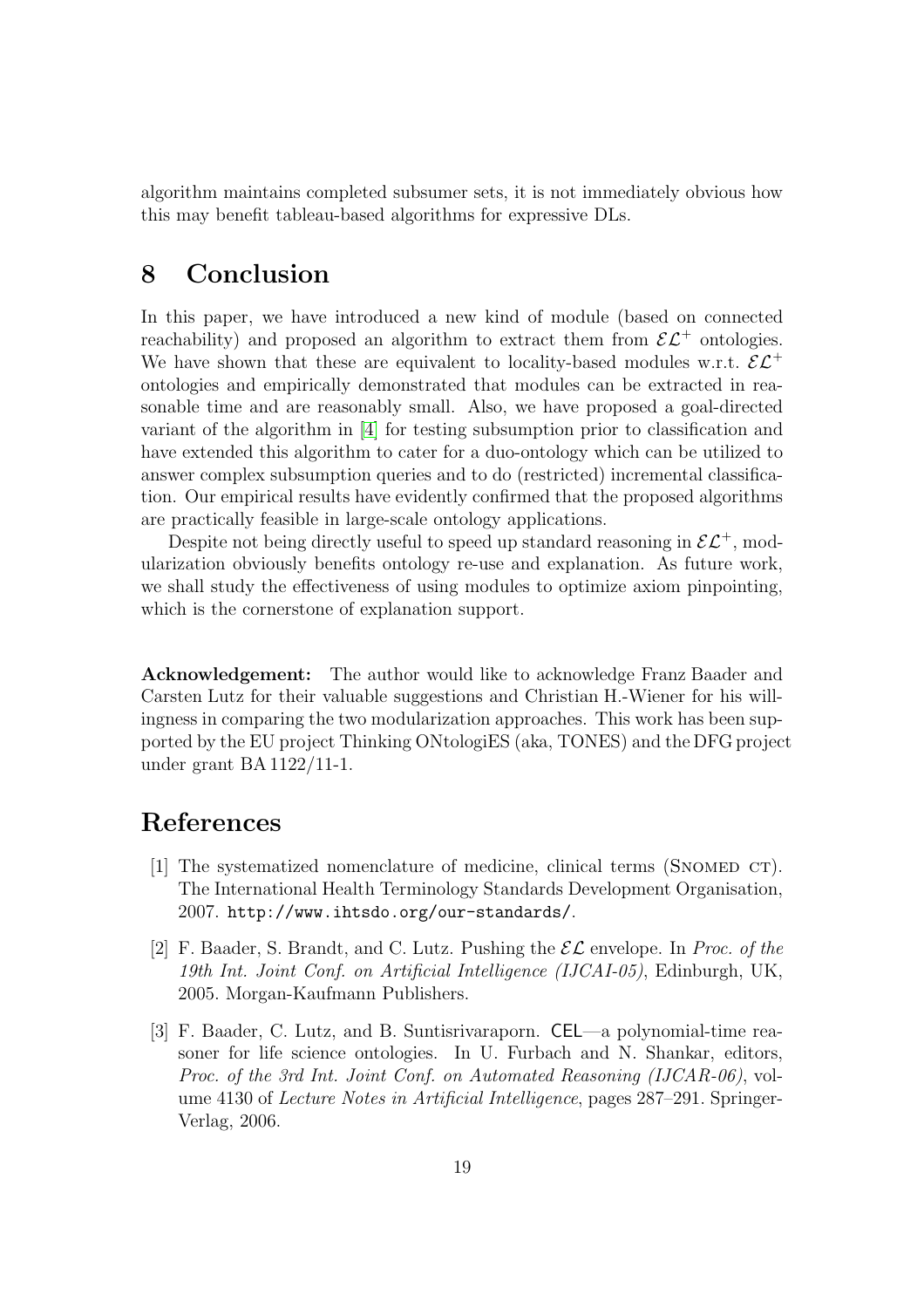- <span id="page-20-0"></span>[4] F. Baader, C. Lutz, and B. Suntisrivaraporn. Is tractable reasoning in extensions of the description logic  $\mathcal{EL}$  useful in practice? Journal of Logic, Language and Information, Special Issue on Method for Modality (M4M), 2007. To appear.
- <span id="page-20-5"></span>[5] W. F. Dowling and J. Gallier. Linear-time algorithms for testing the satisfiability of propositional horn formulae. Journal of Logic Programming, 1(3):267–284, 1984.
- <span id="page-20-6"></span>[6] B. Cuenca Grau, C. Halaschek-Wiener, and Y. Kazakov. History matters: Incremental ontology reasoning using modules. In Proceedings of ISWC, Busan, South Korea, 2007. Springer.
- <span id="page-20-4"></span>[7] B. Cuenca Grau, I. Horrocks, Y. Kazakov, and U. Sattler. Just the right amount: Extracting modules from ontologies. In Proceedings of WWW, pages 717–726, Banff, Canada, 2007. ACM.
- <span id="page-20-7"></span>[8] V. Haarslev and R. Möller. Incremental query answering for implementing document retrieval services. In Proc. of the Int. Workshop on Description Logics (DL-03), pages 85–94, 2003.
- <span id="page-20-1"></span>[9] C. Lutz and F. Wolter. Conservative extensions in the lightweight description logic  $\mathcal{EL}$ . In Proc. of the 21st Conf. on Automated Deduction. Springer, 2007.
- <span id="page-20-8"></span><span id="page-20-2"></span>[10] N. Noy and M. Musen. The PROMPT suite: Interactive tools for ontology mapping and merging. Int. J. of Human-Computer Studies, 2003.
- [11] B. Parsia, C. Halaschek-Wiener, and E. Sirin. Towards incremental reasoning through updates in OWL-DL. In Proc. of Reasoning on the Web Workshop, 2006.
- <span id="page-20-3"></span>[12] J. Seidenberg and A. Rector. Web ontology segmentation: Analysis, classification and use. In Proc. of WWW. ACM, 2006.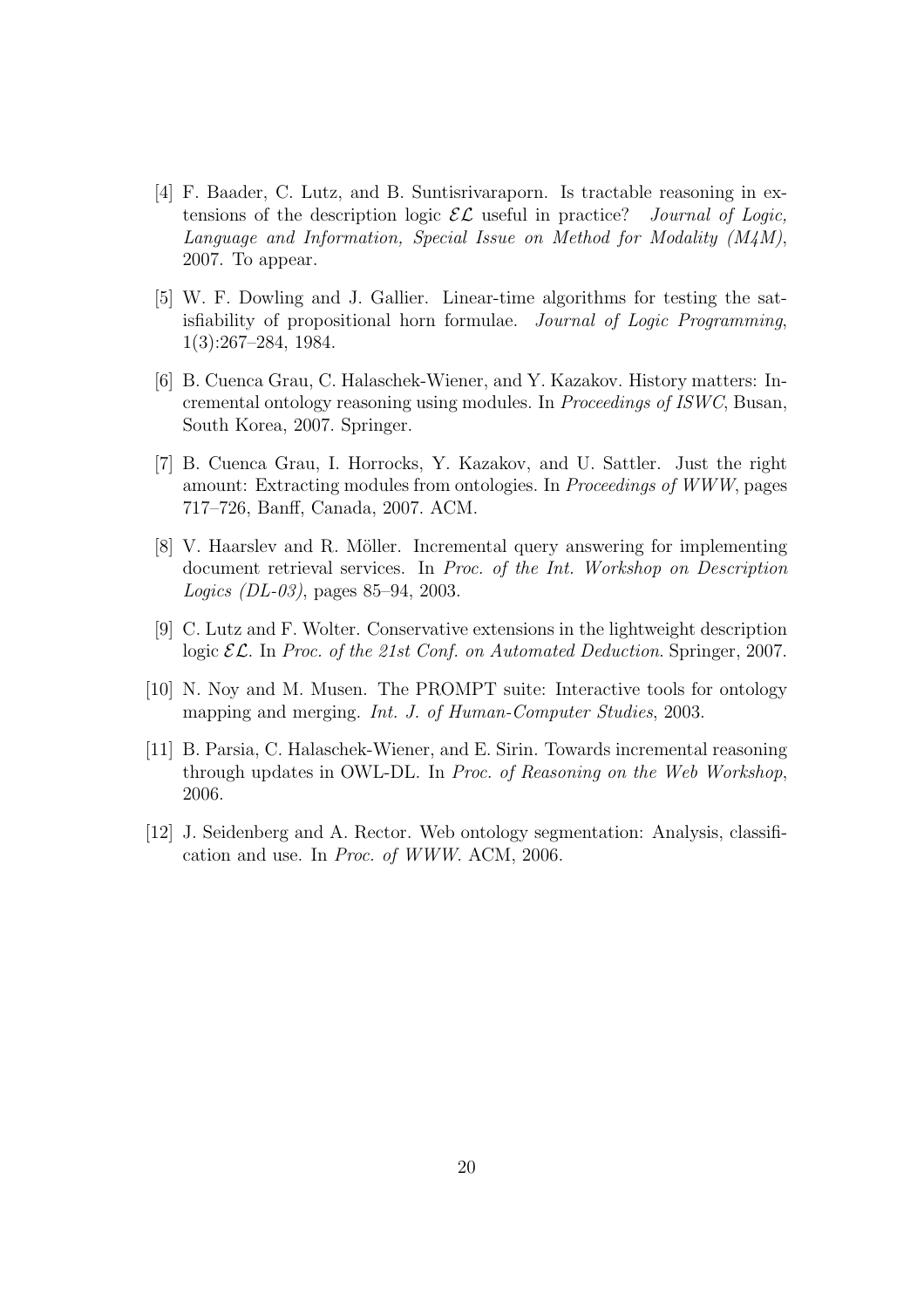<span id="page-21-0"></span>Algorithm 2 Goal-directed subsumption algorithm

Procedure subsumes( $\phi \sqsubseteq \psi$ )

**Input:**  $(\phi \sqsubseteq \psi)$ : target subsumption

Output: 'positive' or 'negative' answer to the subsumption

1: activate $(\phi)$ 

- 2: while not empty(queue(A)) for some  $A \in \mathsf{CN}(\mathcal{O})$  do
- 3:  $X \leftarrow \text{ fetch}(\text{queue}(A))$
- 4: if goal-directed-process $(A, X, \phi \sqsubseteq \psi)$  then
- 5: return 'positive'
- 6: return 'negative'

Procedure goal-directed-process $(A, X, \phi \sqsubset \psi)$ 

**Input:** A: concept name; X: queue entry;  $(\phi \sqsubseteq \psi)$ : target subsumption Output: 'positive' or 'unknown' answer to the subsumption

1: if  $X = \mathbf{B} \to B$ ,  $\mathbf{B} \subseteq S(A)$  and  $B \notin S(A)$  then

$$
2: S(A) := S(A) \cup \{B\}
$$

- 3: queue $(A) :=$  queue $(A) \cup \widehat{\mathcal{O}}(B)$
- 4: for all concept names A' and role names r with  $(A', A) \in R(r)$  do
- 5: queue $(A'):=$  queue $(A')\cup \widetilde{\mathcal{O}}(\exists r.B)$
- 6: if  $A = \phi$  and  $B = \psi$  then
- 7: return 'positive'
- 8: if  $X = \exists r.B$  and  $(A, B) \notin R(r)$  then
- 9: activate $(B)$
- 10: process-new-edge $(A, r, B)$
- 11: return 'unknown'

#### Procedure process-new-edge $(A, r, B)$

**Input:**  $A, B$ : concept names;  $r$ : role name;

- 1: for all role names s with  $r \sqsubseteq_{\mathcal{O}}^* s$  do
- 2:  $R(s) := R(s) \cup \{(A, B)\}\$
- 3: queue $(A) :=$ queue $(A) \cup \bigcup_{\{B'|B' \in S(B)\}} \widehat{\mathcal{O}}(\exists s.B')$
- 4: for all concept name A' and role names u, v with  $u \circ s \sqsubseteq v \in \mathcal{O}$  and  $(A', A) \in R(u)$  and  $(A', B) \notin R(v)$  do
- 5: process-new-edge $(A', v, B)$
- 6: for all concept name B' and role names u, v with  $s \circ u \sqsubseteq v \in \mathcal{O}$  and  $(B, B') \in R(u)$  and  $(A, B') \notin R(v)$  do
- 7: process-new-edge $(A, v, B')$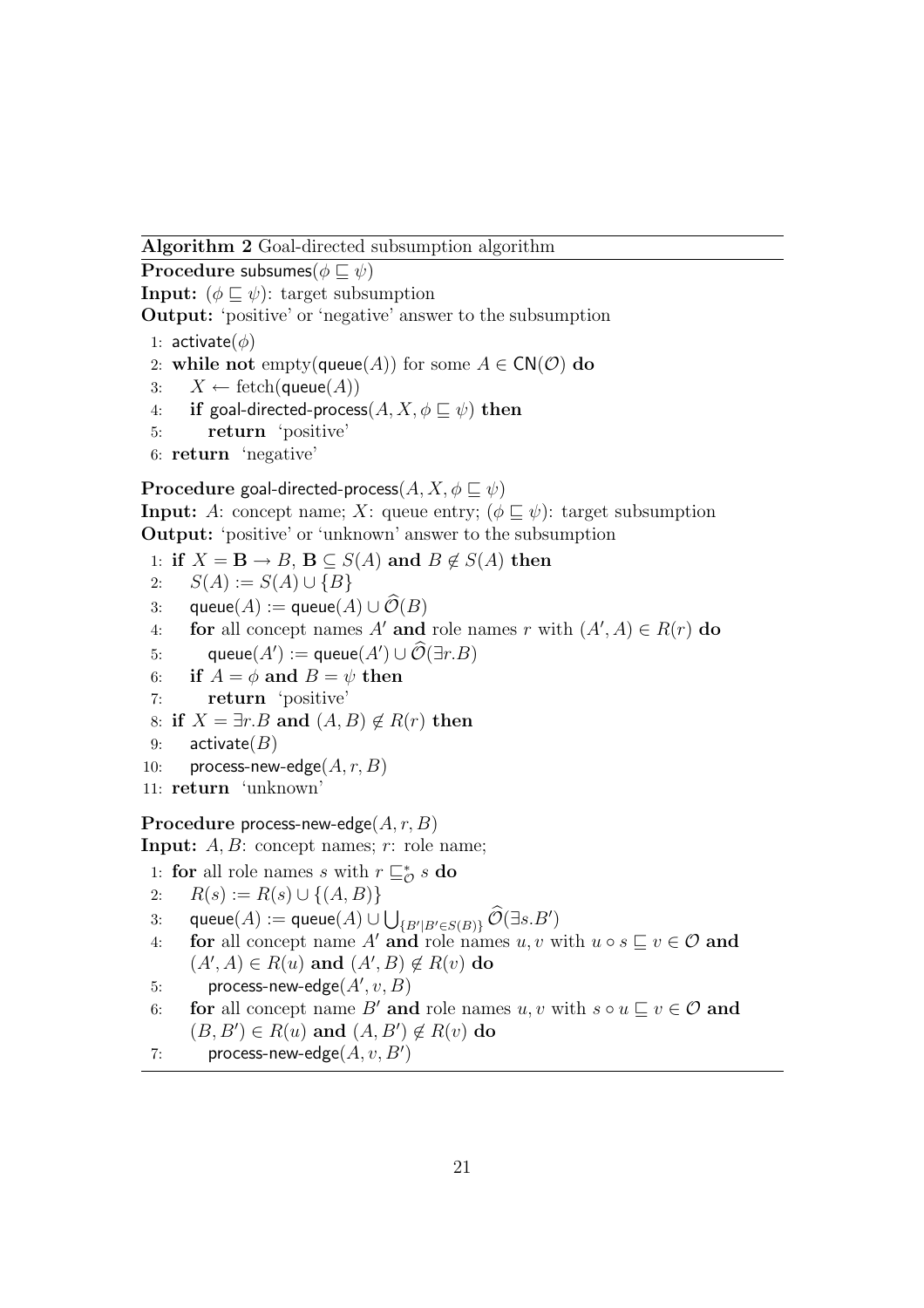<span id="page-22-0"></span>Algorithm 3 Processing queue entries in duo-ontology classification

Procedure process-duo $(A, X)$ 

**Input:**  $A$ : concept name;  $X$ : queue entry;

1: if  $X = \mathbf{B} \to B$ ,  $\mathbf{B} \subseteq S_p(A) \cup S_t(A)$  and  $B \notin S_p(A) \cup S_t(A)$  then

- 2:  $S_t(A) := S_t(A) \cup \{B\}$
- 3: queue $(A) :=$  queue $(A) \cup \widehat{\mathcal{O}}_p(B) \cup \widehat{\mathcal{O}}_t(B)$
- 4: for all A' and r with  $(A', A) \in R_p(r) \cup R_t(r)$  do
- $\mathfrak{so}: \qquad \mathsf{queue}(A') := \mathsf{queue}(A') \cup \hat{\mathcal{O}}_p(\exists r.B) \cup \hat{\mathcal{O}}_t(\exists r.B)$
- 6: if  $X = \exists r.B$  and  $(A, B) \notin R_p(r) \cup R_t(r)$  then
- 7: process-new-edge $(A, r, B)$

Procedure process-new-edge-duo $(A, r, B)$ 

**Input:**  $A, B$ : concept names;  $r$ : role name;

- 1: for all role names s with  $r \sqsubseteq_{\mathcal{O}_p}^* s$  do
- 2:  $R_t(s) := R_t(s) \cup \{(A, B)\}\$
- 3: queue $(A) :=$ queue $(A) \cup \bigcup_{\{B'|B' \in S_p(B) \cup S_t(B)\}} (\widehat{\mathcal{O}}_p(\exists s.B') \cup \widehat{\mathcal{O}}_t(\exists s.B'))$
- 4: for all concept name A' and role names u, v with  $u \circ s \sqsubseteq v \in \mathcal{O}_p$  and  $(A', A) \in R_p(u) \cup R_t(u)$  and  $(A', B) \notin R_p(v) \cup R_t(v)$  do
- 5: process-new-edge-duo $(A', v, B)$
- 6: for all concept name B' and role names u, v with  $s \circ u \subseteq v \in \mathcal{O}_p$  and  $(B, B') \in R_p(u) \cup R_t(u)$  and  $(A, B') \notin R_p(v) \cup R_t(v)$  do
- 7: process-new-edge-duo $(A, v, B')$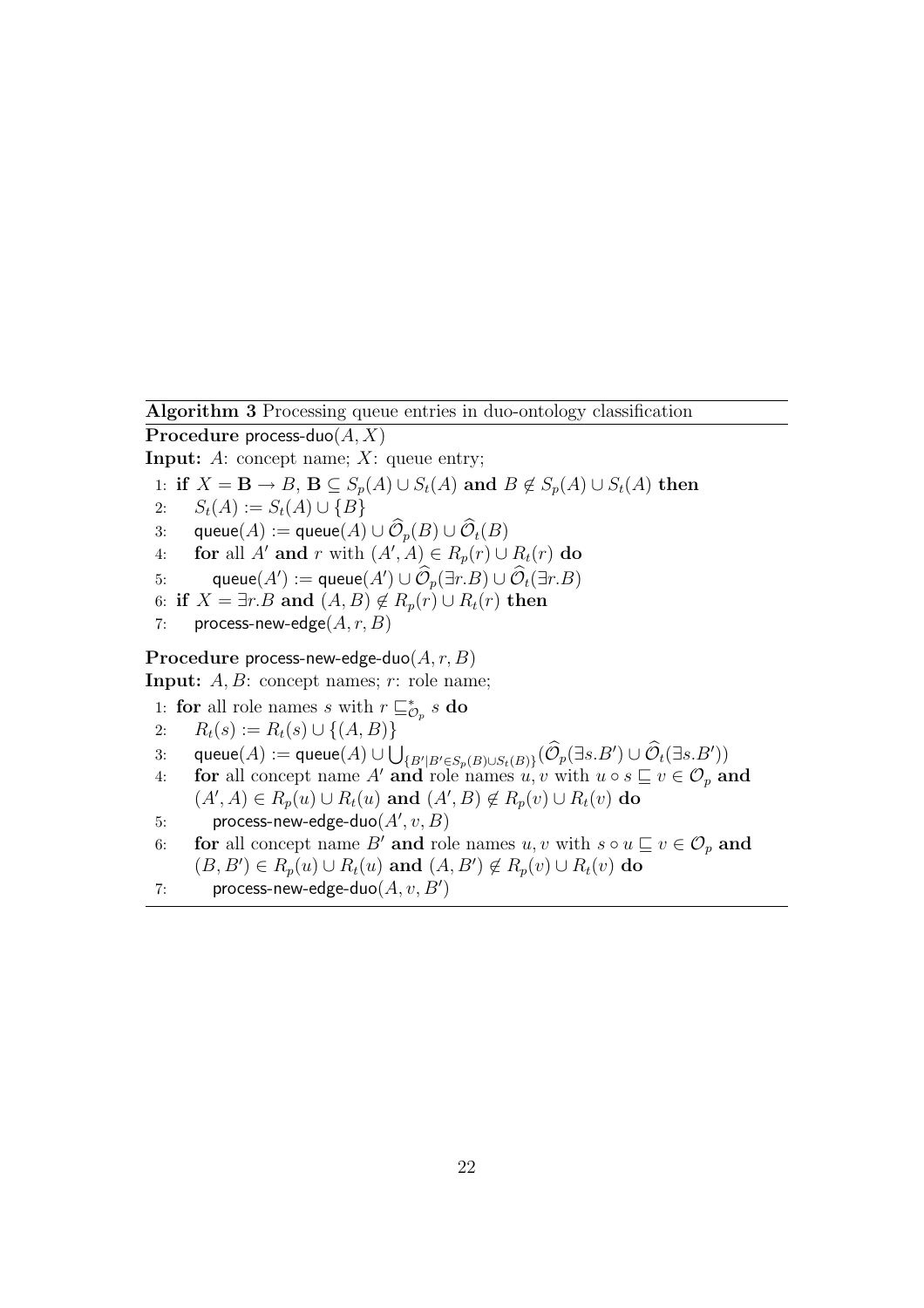<span id="page-23-0"></span>

| Ontologies                    | Extraction time |             |         |       | Module size $(\%)$ |              |                |  |
|-------------------------------|-----------------|-------------|---------|-------|--------------------|--------------|----------------|--|
|                               | median          | average     | maximum | total | median             | average      | maximum        |  |
| $\gamma$ NOTGALEN             | < 0.01          | $\sim 0.00$ | 0.01    | 2.38  | 35(1.27)           | 68.64(2.50)  | 495(18.00)     |  |
| $\mathcal{O}^{\text{GALEN}}$  | 0.01            | 0.04        | 0.85    | 960   | 178(0.77)          | 7092 (30.65) | 15 545 (67.18) |  |
| $\mathcal{O}^{\text{NCI}}$    | < 0.01          | $\sim 0.00$ | 0.17    | 3.43  | 12(0.026)          | 28.97(0.062) | 436(0.929)     |  |
| $\mathcal{O}^{\text{SNOMED}}$ | < 0.01          | $\sim 0.01$ | 3.83    | 3744  | 18(0.005)          | 30.31(0.008) | 262(0.069)     |  |

Table 2: Module extraction (time in second; size in number of axioms)